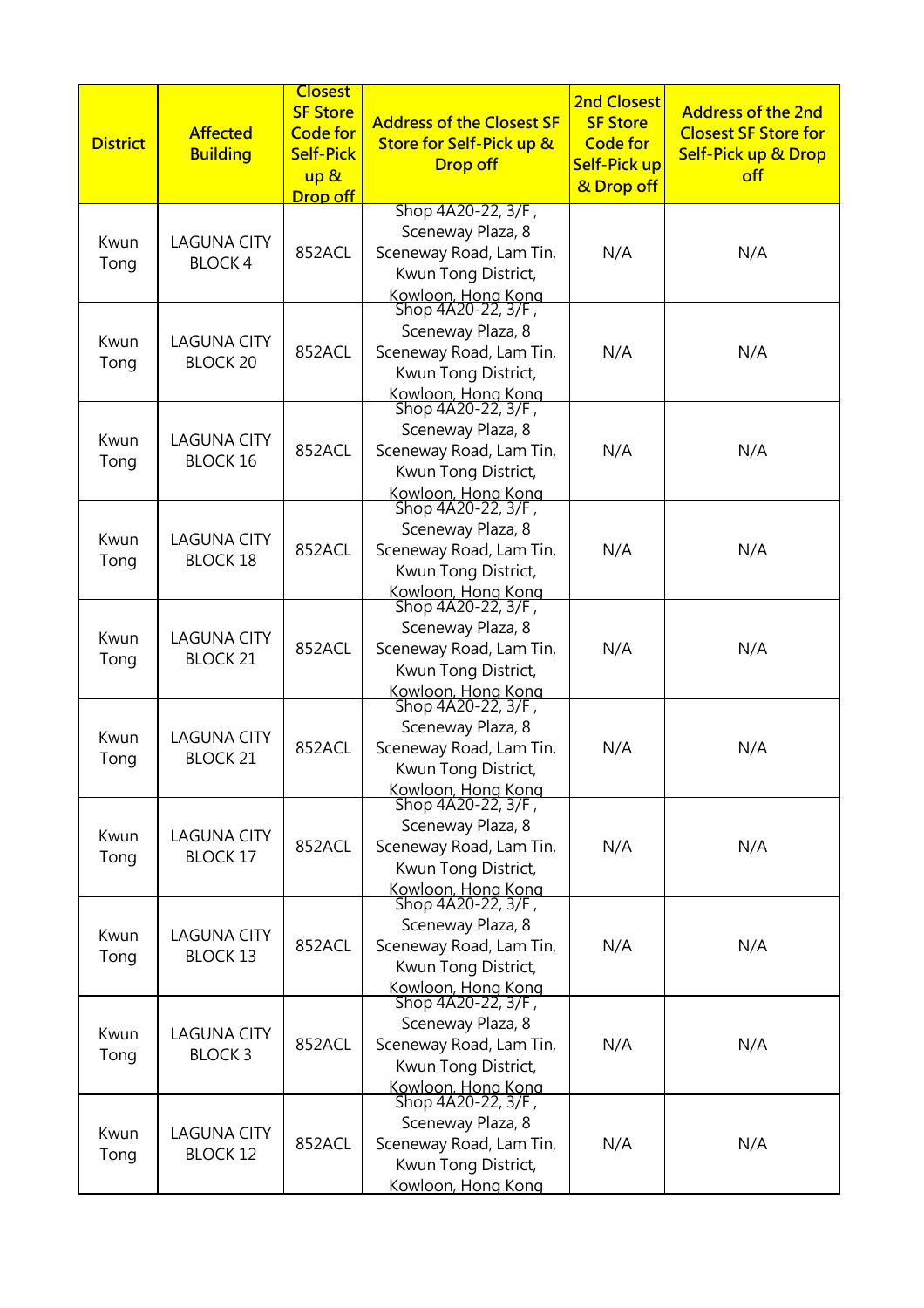| Kwun<br>Tong | <b>LAGUNA CITY</b><br><b>BLOCK 5</b>  | 852ACL | Shop 4A20-22, 3/F,<br>Sceneway Plaza, 8<br>Sceneway Road, Lam Tin,<br>Kwun Tong District,<br>Kowloon, Hong Kong<br>Shop 4A20-22, 3/F, | N/A | N/A |
|--------------|---------------------------------------|--------|---------------------------------------------------------------------------------------------------------------------------------------|-----|-----|
| Kwun<br>Tong | <b>LAGUNA CITY</b><br><b>BLOCK 14</b> | 852ACL | Sceneway Plaza, 8<br>Sceneway Road, Lam Tin,<br>Kwun Tong District,<br>Kowloon, Hong Kong                                             | N/A | N/A |
| Kwun<br>Tong | <b>LAGUNA CITY</b><br><b>BLOCK 19</b> | 852ACL | Shop 4A20-22, 3/F,<br>Sceneway Plaza, 8<br>Sceneway Road, Lam Tin,<br>Kwun Tong District,<br>Kowloon, Hong Kong                       | N/A | N/A |
| Kwun<br>Tong | <b>LAGUNA PLAZA</b>                   | 852ACL | Shop 4A20-22, 3/F,<br>Sceneway Plaza, 8<br>Sceneway Road, Lam Tin,<br>Kwun Tong District,<br>Kowloon, Hong Kong<br>Shop 4A20-22, 3/F, | N/A | N/A |
| Kwun<br>Tong | <b>LAGUNA CITY</b><br><b>BLOCK 8</b>  | 852ACL | Sceneway Plaza, 8<br>Sceneway Road, Lam Tin,<br>Kwun Tong District,<br>Kowloon, Hong Kong                                             | N/A | N/A |
| Kwun<br>Tong | <b>LAGUNA CITY</b><br><b>BLOCK 2</b>  | 852ACL | Shop 4A20-22, 3/F,<br>Sceneway Plaza, 8<br>Sceneway Road, Lam Tin,<br>Kwun Tong District,<br>Kowloon, Hong Kong                       | N/A | N/A |
| Kwun<br>Tong | <b>LAGUNA CITY</b><br><b>BLOCK 6</b>  | 852ACL | Shop 4A20-22, 3/F,<br>Sceneway Plaza, 8<br>Sceneway Road, Lam Tin,<br>Kwun Tong District,<br>Kowloon, Hong Kong                       | N/A | N/A |
| Kwun<br>Tong | <b>LAGUNA CITY</b><br><b>BLOCK 9</b>  | 852ACL | Shop 4A20-22, 3/F,<br>Sceneway Plaza, 8<br>Sceneway Road, Lam Tin,<br>Kwun Tong District,<br>Kowloon, Hong Kong                       | N/A | N/A |
| Kwun<br>Tong | <b>LAGUNA CITY</b><br><b>BLOCK 11</b> | 852ACL | Shop 4A20-22, 3/F,<br>Sceneway Plaza, 8<br>Sceneway Road, Lam Tin,<br>Kwun Tong District,<br>Kowloon, Hong Kong                       | N/A | N/A |
| Kwun<br>Tong | <b>LAGUNA CITY</b><br><b>BLOCK1</b>   | 852ACL | Shop 4A20-22, 3/F,<br>Sceneway Plaza, 8<br>Sceneway Road, Lam Tin,<br>Kwun Tong District,<br>Kowloon, Hong Kong                       | N/A | N/A |
| Kwun<br>Tong | <b>LAGUNA CITY</b><br><b>BLOCK 10</b> | 852ACL | Shop 4A20-22, 3/F,<br>Sceneway Plaza, 8<br>Sceneway Road, Lam Tin,<br>Kwun Tong District,<br>Kowloon, Hong Kong                       | N/A | N/A |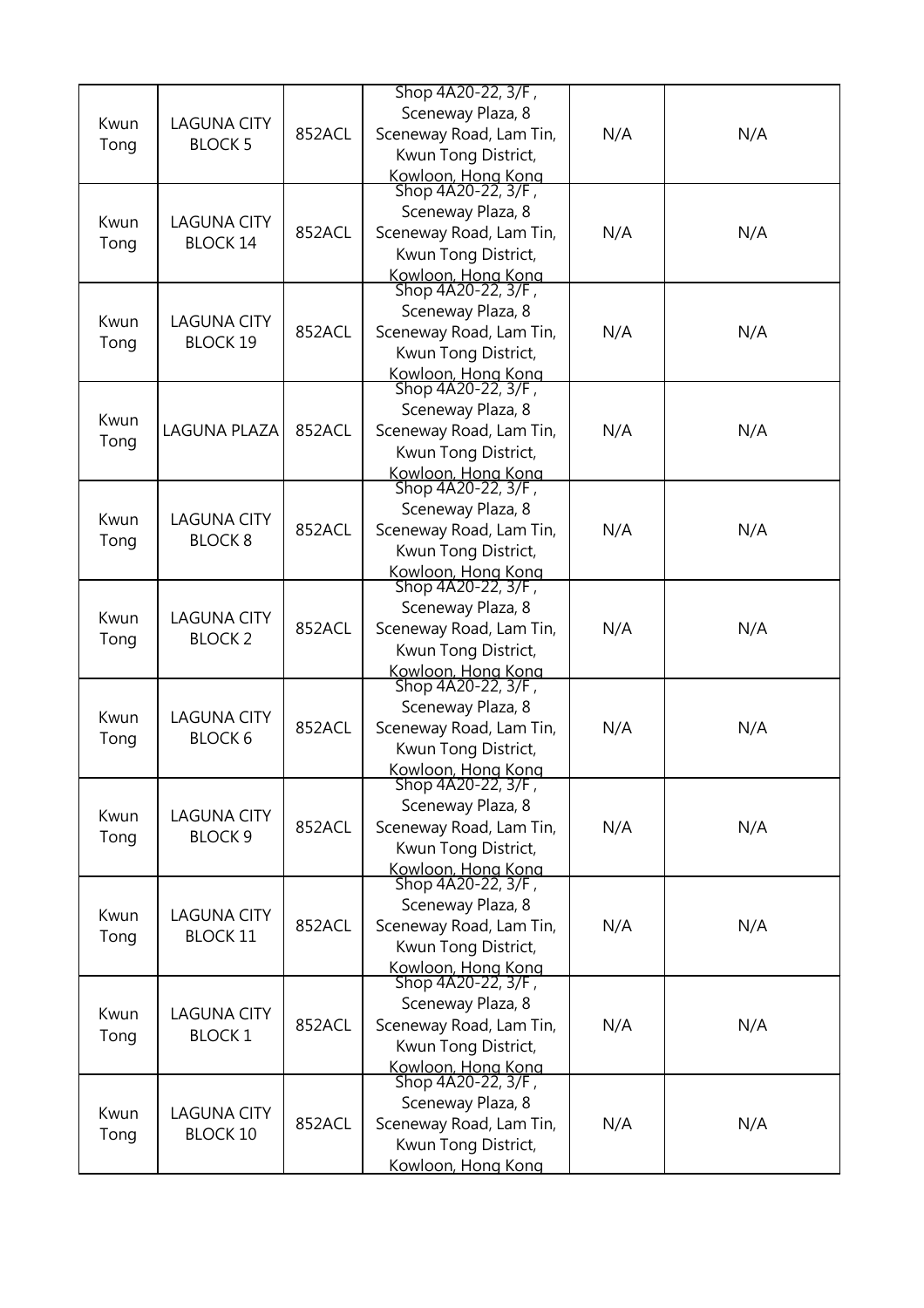|              |                                                                                                                  |        | Shop 4A20-22, 3/F,                                                                                                                    |     |     |
|--------------|------------------------------------------------------------------------------------------------------------------|--------|---------------------------------------------------------------------------------------------------------------------------------------|-----|-----|
| Kwun<br>Tong | <b>LAGUNA CITY</b><br><b>BLOCK 15</b>                                                                            | 852ACL | Sceneway Plaza, 8<br>Sceneway Road, Lam Tin,<br>Kwun Tong District,                                                                   | N/A | N/A |
| Kwun<br>Tong | <b>LAGUNA CITY</b><br><b>BLOCK 23</b>                                                                            | 852ACL | Kowloon, Hong Kong<br>Shop 4A20-22, 3/F,<br>Sceneway Plaza, 8<br>Sceneway Road, Lam Tin,<br>Kwun Tong District,<br>Kowloon, Hong Kong | N/A | N/A |
| Kwun<br>Tong | <b>LAGUNA CITY</b><br><b>BLOCK7</b>                                                                              | 852ACL | Shop 4A20-22, 3/F,<br>Sceneway Plaza, 8<br>Sceneway Road, Lam Tin,<br>Kwun Tong District,<br>Kowloon, Hong Kong                       | N/A | N/A |
| Kwun<br>Tong | <b>YUNG FUNG</b><br><b>SHEE</b><br><b>MEMORIAL</b><br><b>CENTRE EAST</b><br><b>KOWLOON</b>                       | 852ACL | Shop 4A20-22, 3/F,<br>Sceneway Plaza, 8<br>Sceneway Road, Lam Tin,<br>Kwun Tong District,<br>Kowloon, Hong Kong<br>Shop 4A20-22, 3/F, | N/A | N/A |
| Kwun<br>Tong | <b>LAGUNA CITY</b><br><b>BLOCK 36</b>                                                                            | 852ACL | Sceneway Plaza, 8<br>Sceneway Road, Lam Tin,<br>Kwun Tong District,<br>Kowloon, Hong Kong                                             | N/A | N/A |
| Kwun<br>Tong | <b>LAGUNA CITY</b><br><b>BLOCK 33</b>                                                                            | 852ACL | Shop 4A20-22, 3/F,<br>Sceneway Plaza, 8<br>Sceneway Road, Lam Tin,<br>Kwun Tong District,<br>Kowloon, Hong Kong                       | N/A | N/A |
| Kwun<br>Tong | <b>CHEUNG LEE</b><br><b>BUILDING</b>                                                                             | 852ACL | Shop 4A20-22, 3/F,<br>Sceneway Plaza, 8<br>Sceneway Road, Lam Tin,<br>Kwun Tong District,<br>Kowloon, Hong Kong                       | N/A | N/A |
| Kwun<br>Tong | HONG KONG<br>SOCIETY OF THE<br><b>PROTECTION</b><br>OF CHILDREN<br>THOMAS TAM<br><b>NURSERY</b><br><b>SCHOOL</b> | 852ACL | Shop 4A20-22, 3/F,<br>Sceneway Plaza, 8<br>Sceneway Road, Lam Tin,<br>Kwun Tong District,<br>Kowloon, Hong Kong<br>^852ACL^           | N/A | N/A |
| Kwun<br>Tong | <b>LAGUNA CITY</b><br><b>BLOCK 27</b>                                                                            | 852ACL | Shop 4A20-22, 3/F,<br>Sceneway Plaza, 8<br>Sceneway Road, Lam Tin,<br>Kwun Tong District,<br>Kowloon, Hong Kong<br>Shop 4A20-22, 3/F, | N/A | N/A |
| Kwun<br>Tong | <b>KAR HING</b><br><b>BUILDING</b>                                                                               | 852ACL | Sceneway Plaza, 8<br>Sceneway Road, Lam Tin,<br>Kwun Tong District,<br>Kowloon, Hong Kong<br>Shop 4A20-22, 3/F,                       | N/A | N/A |
| Kwun<br>Tong | CHA KWO LING<br><b>BUILDING</b>                                                                                  | 852ACL | Sceneway Plaza, 8<br>Sceneway Road, Lam Tin,<br>Kwun Tong District,<br>Kowloon, Hong Kong                                             | N/A | N/A |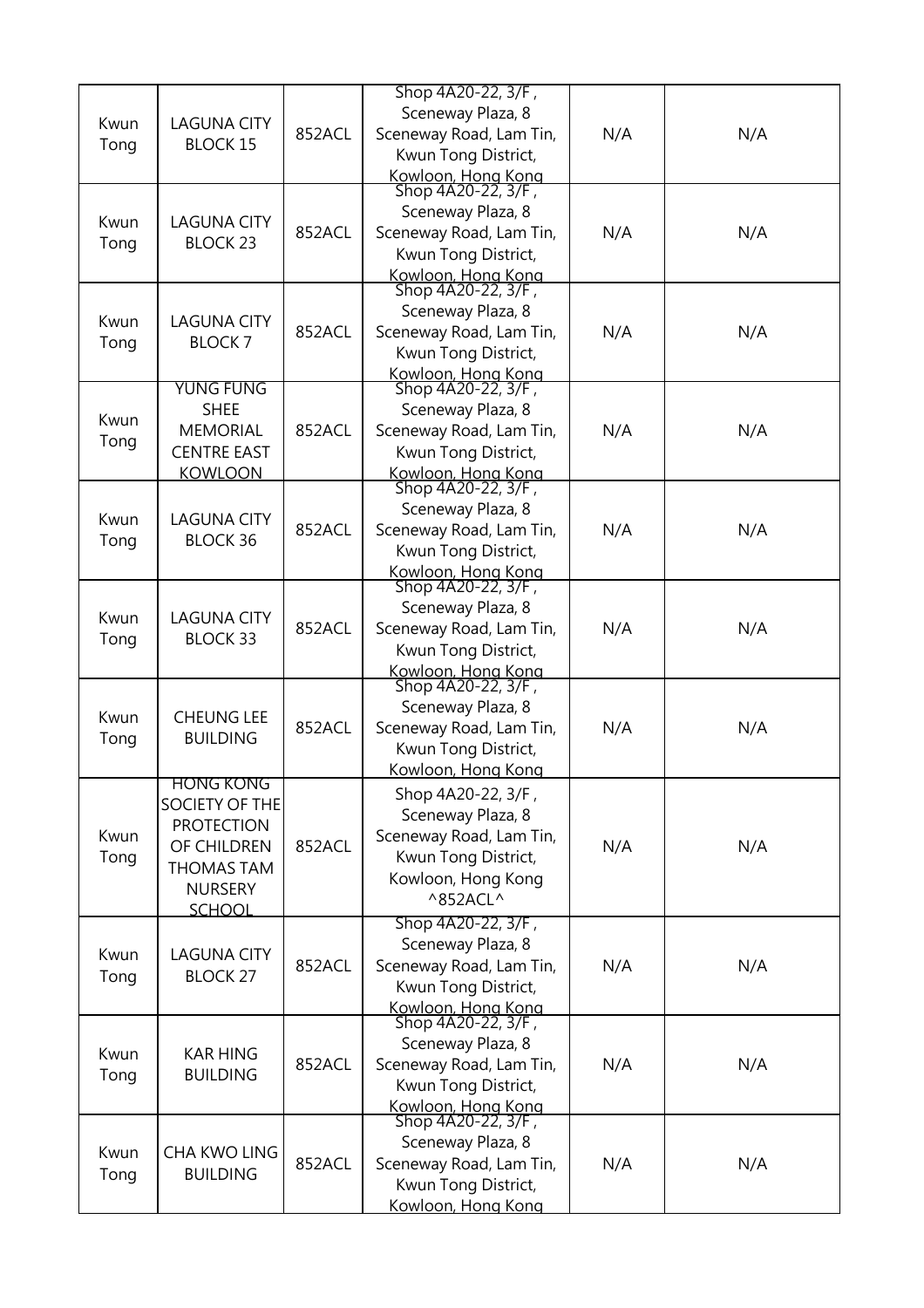| Kwun<br>Tong | <b>LAGUNA CITY</b><br><b>BLOCK 34</b>                                                     | 852ACL | Shop 4A20-22, 3/F,<br>Sceneway Plaza, 8<br>Sceneway Road, Lam Tin,<br>Kwun Tong District,<br>Kowloon, Hong Kong<br>Shop 4A20-22, 3/F, | N/A | N/A |
|--------------|-------------------------------------------------------------------------------------------|--------|---------------------------------------------------------------------------------------------------------------------------------------|-----|-----|
| Kwun<br>Tong | YUEN CHEONG<br><b>BUILDING</b>                                                            | 852ACL | Sceneway Plaza, 8<br>Sceneway Road, Lam Tin,<br>Kwun Tong District,<br>Kowloon, Hong Kong                                             | N/A | N/A |
| Kwun<br>Tong | <b>KAM SEE</b><br><b>BUILDING</b>                                                         | 852ACL | Shop 4A20-22, 3/F,<br>Sceneway Plaza, 8<br>Sceneway Road, Lam Tin,<br>Kwun Tong District,<br>Kowloon, Hong Kong                       | N/A | N/A |
| Kwun<br>Tong | <b>LAGUNA CITY</b><br><b>BLOCK 26</b>                                                     | 852ACL | Shop 4A20-22, 3/F,<br>Sceneway Plaza, 8<br>Sceneway Road, Lam Tin,<br>Kwun Tong District,<br>Kowloon, Hong Kong                       | N/A | N/A |
| Kwun<br>Tong | <b>LAGUNA CITY</b><br><b>BLOCK 25</b>                                                     | 852ACL | Shop 4A20-22, 3/F,<br>Sceneway Plaza, 8<br>Sceneway Road, Lam Tin,<br>Kwun Tong District,<br>Kowloon, Hong Kong                       | N/A | N/A |
| Kwun<br>Tong | <b>LAGUNA CITY</b><br><b>BLOCK 35</b>                                                     | 852ACL | Shop 4A20-22, 3/F,<br>Sceneway Plaza, 8<br>Sceneway Road, Lam Tin,<br>Kwun Tong District,<br>Kowloon, Hong Kong                       | N/A | N/A |
| Kwun<br>Tong | <b>LAGUNA CITY</b><br><b>BLOCK 37</b>                                                     | 852ACL | Shop 4A20-22, 3/F,<br>Sceneway Plaza, 8<br>Sceneway Road, Lam Tin,<br>Kwun Tong District,<br>Kowloon, Hong Kong                       | N/A | N/A |
| Kwun<br>Tong | <b>KA WAH</b><br><b>BUILDING</b>                                                          | 852ACL | Shop 4A20-22, 3/F,<br>Sceneway Plaza, 8<br>Sceneway Road, Lam Tin,<br>Kwun Tong District,<br>Kowloon, Hong Kong                       | N/A | N/A |
| Kwun<br>Tong | <b>SIN FAT ROAD</b><br><b>TENNIS COURT</b><br><b>MANAGEMENT</b><br><b>OFFICE</b>          | 852ACL | Shop 4A20-22, 3/F,<br>Sceneway Plaza, 8<br>Sceneway Road, Lam Tin,<br>Kwun Tong District,<br>Kowloon, Hong Kong                       | N/A | N/A |
| Kwun<br>Tong | <b>EASTERN</b><br><b>HARBOUR</b><br><b>CROSSING</b><br><b>ADMINISTRATI</b><br>ON BUILDING | 852ACL | Shop 4A20-22, 3/F,<br>Sceneway Plaza, 8<br>Sceneway Road, Lam Tin,<br>Kwun Tong District,<br>Kowloon, Hong Kong                       | N/A | N/A |
| Kwun<br>Tong | <b>LAGUNA CITY</b><br><b>BLOCK 24</b>                                                     | 852ACL | Shop 4A20-22, 3/F,<br>Sceneway Plaza, 8<br>Sceneway Road, Lam Tin,<br>Kwun Tong District,<br>Kowloon, Hong Kong                       | N/A | N/A |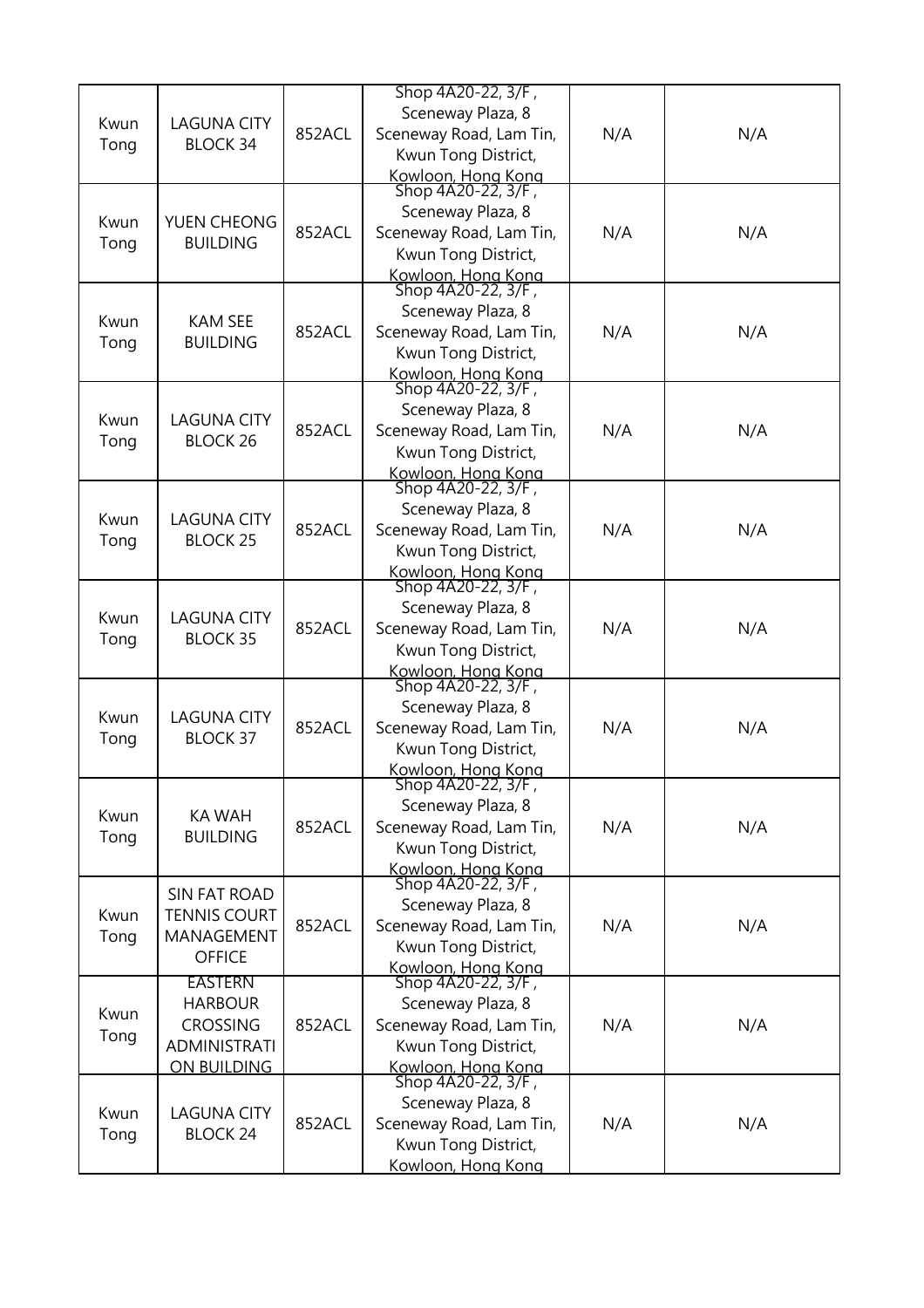| Kwun<br>Tong | <b>LUEN HING</b><br><b>BUILDING</b>                                                   | 852ACL | Shop 4A20-22, 3/F,<br>Sceneway Plaza, 8<br>Sceneway Road, Lam Tin,<br>Kwun Tong District,                                             | N/A | N/A |
|--------------|---------------------------------------------------------------------------------------|--------|---------------------------------------------------------------------------------------------------------------------------------------|-----|-----|
| Kwun<br>Tong | <b>CAR PARK</b>                                                                       | 852ACL | Kowloon, Hong Kong<br>Shop 4A20-22, 3/F,<br>Sceneway Plaza, 8<br>Sceneway Road, Lam Tin,<br>Kwun Tong District,<br>Kowloon, Hong Kong | N/A | N/A |
| Kwun<br>Tong | <b>LAGUNA CITY</b><br><b>BLOCK 38</b>                                                 | 852ACL | Shop 4A20-22, 3/F,<br>Sceneway Plaza, 8<br>Sceneway Road, Lam Tin,<br>Kwun Tong District,<br>Kowloon, Hong Kong                       | N/A | N/A |
| Kwun<br>Tong | <b>LAGUNA CITY</b><br><b>BLOCK 29</b>                                                 | 852ACL | Shop 4A20-22, 3/F,<br>Sceneway Plaza, 8<br>Sceneway Road, Lam Tin,<br>Kwun Tong District,                                             | N/A | N/A |
| Kwun<br>Tong | <b>LAGUNA CITY</b><br><b>BLOCK 32</b>                                                 | 852ACL | Kowloon, Hong Kong<br>Shop 4A20-22, 3/F,<br>Sceneway Plaza, 8<br>Sceneway Road, Lam Tin,<br>Kwun Tong District,<br>Kowloon, Hong Kong | N/A | N/A |
| Kwun<br>Tong | <b>LAGUNA CITY</b><br><b>BLOCK 28</b>                                                 | 852ACL | Shop 4A20-22, 3/F,<br>Sceneway Plaza, 8<br>Sceneway Road, Lam Tin,<br>Kwun Tong District,<br>Kowloon, Hong Kong                       | N/A | N/A |
| Kwun<br>Tong | <b>LAGUNA CITY</b><br><b>BLOCK 30</b>                                                 | 852ACL | Shop 4A20-22, 3/F,<br>Sceneway Plaza, 8<br>Sceneway Road, Lam Tin,<br>Kwun Tong District,<br>Kowloon, Hong Kong                       | N/A | N/A |
| Kwun<br>Tong | <b>KA WAH</b><br><b>BUILDING</b>                                                      | 852ACL | Shop 4A20-22, 3/F,<br>Sceneway Plaza, 8<br>Sceneway Road, Lam Tin,<br>Kwun Tong District,<br>Kowloon, Hong Kong                       | N/A | N/A |
| Kwun<br>Tong | <b>HONG KONG</b><br><b>RED CROSS</b><br><b>PRINCESS</b><br>ALEXANDRA<br><b>SCHOOL</b> | 852ACL | Shop 4A20-22, 3/F,<br>Sceneway Plaza, 8<br>Sceneway Road, Lam Tin,<br>Kwun Tong District,<br>Kowloon, Hong Kong                       | N/A | N/A |
| Kwun<br>Tong | <b>LAGUNA CITY</b><br><b>BLOCK 31</b>                                                 | 852ACL | Shop 4A20-22, 3/F,<br>Sceneway Plaza, 8<br>Sceneway Road, Lam Tin,<br>Kwun Tong District,<br>Kowloon, Hong Kong                       | N/A | N/A |
| Kwun<br>Tong | CHA KWO LING<br>ROAD TIN HAU<br><b>TEMPLE</b>                                         | 852ACL | Shop 4A20-22, 3/F,<br>Sceneway Plaza, 8<br>Sceneway Road, Lam Tin,<br>Kwun Tong District,<br>Kowloon, Hong Kong                       | N/A | N/A |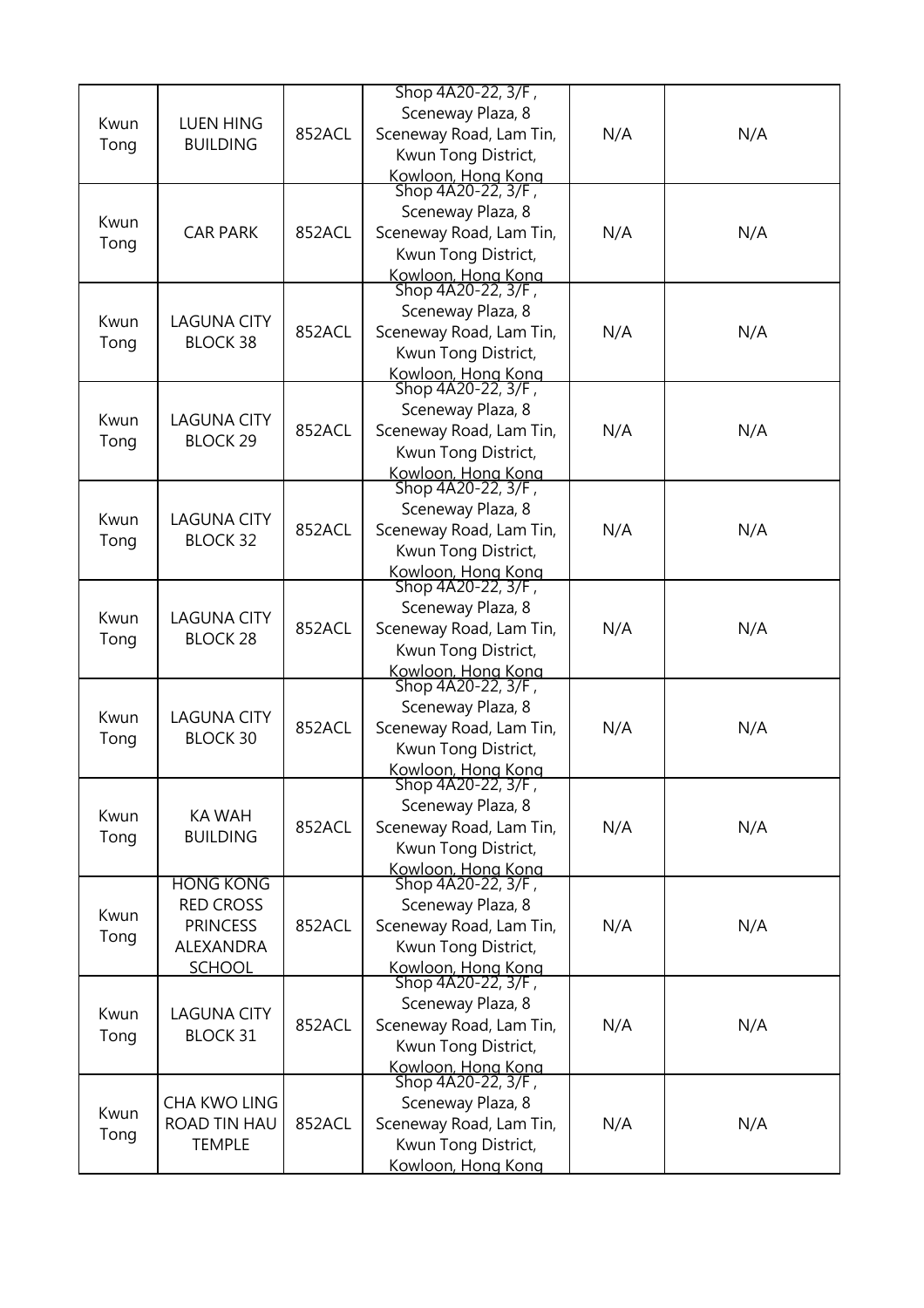| Kwun<br>Tong | <b>WING WAH</b><br><b>HOUSE</b>   | 852ACL | Shop 4A20-22, 3/F,<br>Sceneway Plaza, 8<br>Sceneway Road, Lam Tin,<br>Kwun Tong District,<br>Kowloon, Hong Kong                | N/A     | N/A                                                                                                                                                                      |
|--------------|-----------------------------------|--------|--------------------------------------------------------------------------------------------------------------------------------|---------|--------------------------------------------------------------------------------------------------------------------------------------------------------------------------|
| Kwun<br>Tong | <b>MING TAI</b><br><b>MANSION</b> | 852CML | Shop 1, G/F, Lotus Tower 2,<br>Kwun Tong Garden Estate,<br>Ngau Tau Kok, Kwun Tong<br>District, Kowloon, Hong<br>Kong ^852CML^ | 852YMCM | Shop No. 53 on<br>Ground Floor., Yue<br>Man Centre, Nos. 300<br>& 302 Ngau Tau Kok<br>Road, Ngau Tau Kok,<br>Kwun Tong District,<br>Kowloon, Hong Kong<br>Shop No. 53 on |
| Kwun<br>Tong | <b>HONG NING</b><br><b>COURT</b>  | 852CML | Shop 1, G/F, Lotus Tower 2,<br>Kwun Tong Garden Estate,<br>Ngau Tau Kok, Kwun Tong<br>District, Kowloon, Hong<br>Kong ^852CML^ | 852YMCM | Ground Floor., Yue<br>Man Centre, Nos. 300<br>& 302 Ngau Tau Kok<br>Road, Ngau Tau Kok,<br>Kwun Tong District,<br>Kowloon, Hong Kong<br>Shop No. 53 on                   |
| Kwun<br>Tong | <b>HUNG FAT</b><br><b>HOUSE</b>   | 852CML | Shop 1, G/F, Lotus Tower 2,<br>Kwun Tong Garden Estate,<br>Ngau Tau Kok, Kwun Tong<br>District, Kowloon, Hong<br>Kong ^852CML^ | 852YMCM | Ground Floor., Yue<br>Man Centre, Nos. 300<br>& 302 Ngau Tau Kok<br>Road, Ngau Tau Kok,<br>Kwun Tong District,<br>Kowloon, Hong Kong<br>Shop No. 53 on                   |
| Kwun<br>Tong | <b>HEALTH</b><br><b>MANSION</b>   | 852CML | Shop 1, G/F, Lotus Tower 2,<br>Kwun Tong Garden Estate,<br>Ngau Tau Kok, Kwun Tong<br>District, Kowloon, Hong<br>Kong ^852CML^ | 852YMCM | Ground Floor., Yue<br>Man Centre, Nos. 300<br>& 302 Ngau Tau Kok<br>Road, Ngau Tau Kok,<br>Kwun Tong District,<br>Kowloon, Hong Kong<br>Shop No. 53 on                   |
| Kwun<br>Tong | <b>HAPPY</b><br><b>BUILDING</b>   | 852CML | Shop 1, G/F, Lotus Tower 2,<br>Kwun Tong Garden Estate,<br>Ngau Tau Kok, Kwun Tong<br>District, Kowloon, Hong<br>Kong ^852CML^ | 852YMCM | Ground Floor., Yue<br>Man Centre, Nos. 300<br>& 302 Ngau Tau Kok<br>Road, Ngau Tau Kok,<br>Kwun Tong District,<br>Kowloon, Hong Kong<br>Shop No. 53 on                   |
| Kwun<br>Tong | YEN NING<br><b>BUILDING</b>       | 852CML | Shop 1, G/F, Lotus Tower 2,<br>Kwun Tong Garden Estate,<br>Ngau Tau Kok, Kwun Tong<br>District, Kowloon, Hong<br>Kong ^852CML^ | 852YMCM | Ground Floor., Yue<br>Man Centre, Nos. 300<br>& 302 Ngau Tau Kok<br>Road, Ngau Tau Kok,<br>Kwun Tong District,<br>Kowloon, Hong Kong<br>Shop No. 53 on                   |
| Kwun<br>Tong | <b>HEALTH</b><br><b>MANSION</b>   | 852CML | Shop 1, G/F, Lotus Tower 2,<br>Kwun Tong Garden Estate,<br>Ngau Tau Kok, Kwun Tong<br>District, Kowloon, Hong<br>Kong ^852CML^ | 852YMCM | Ground Floor., Yue<br>Man Centre, Nos. 300<br>& 302 Ngau Tau Kok<br>Road, Ngau Tau Kok,<br>Kwun Tong District,<br>Kowloon. Hong Kong                                     |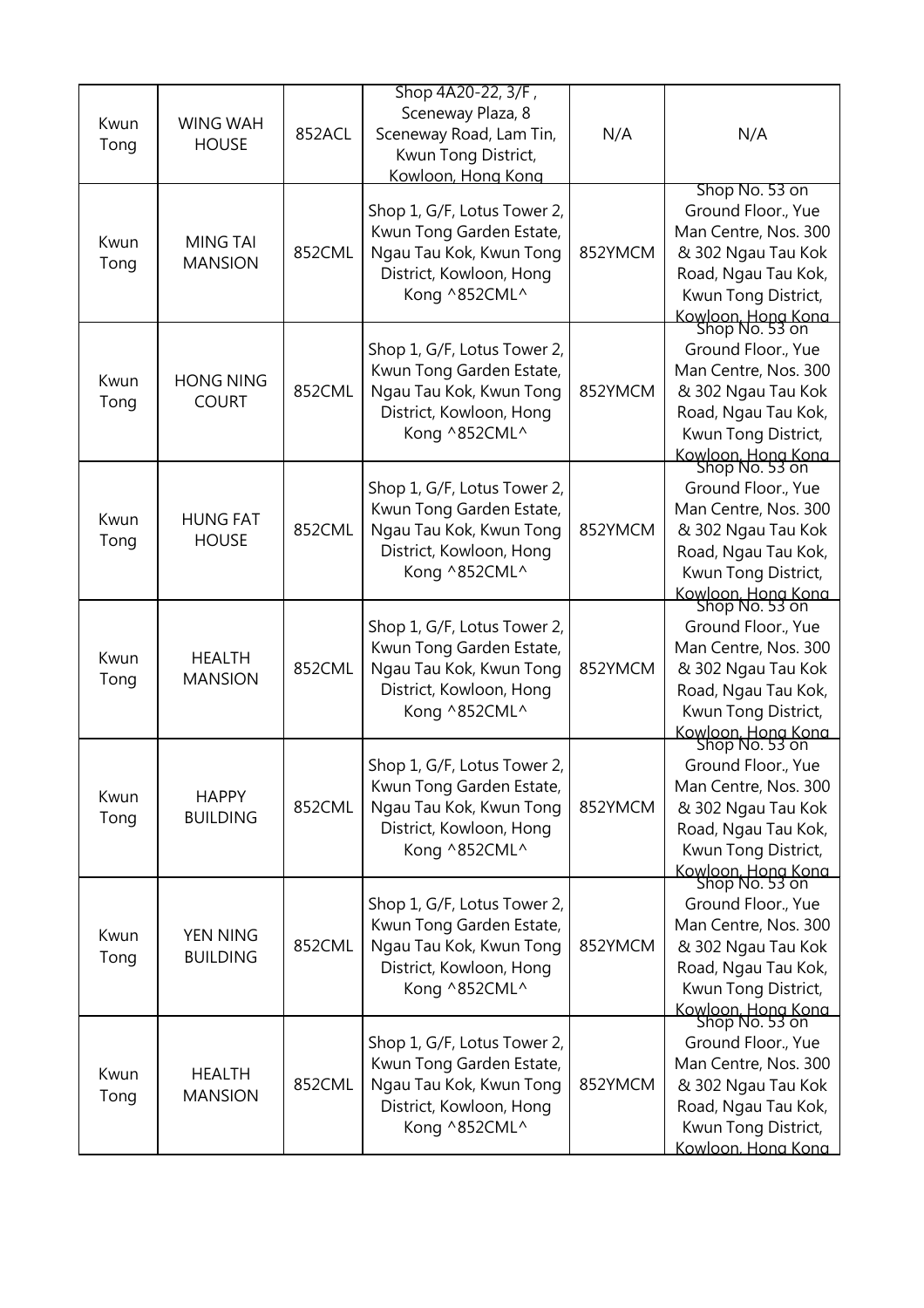| Kwun<br>Tong | <b>WAH FAT</b><br><b>BUILDING</b>                                       | 852CML | Shop 1, G/F, Lotus Tower 2,<br>Kwun Tong Garden Estate,<br>Ngau Tau Kok, Kwun Tong<br>District, Kowloon, Hong<br>Kong ^852CML^ | 852YMCM | Shop No. 53 on<br>Ground Floor., Yue<br>Man Centre, Nos. 300<br>& 302 Ngau Tau Kok<br>Road, Ngau Tau Kok,<br>Kwun Tong District,<br>Kowloon, Hong Kong<br>Shop No. 53 on                       |
|--------------|-------------------------------------------------------------------------|--------|--------------------------------------------------------------------------------------------------------------------------------|---------|------------------------------------------------------------------------------------------------------------------------------------------------------------------------------------------------|
| Kwun<br>Tong | <b>TUNG MING</b><br><b>BUILDING</b>                                     | 852CML | Shop 1, G/F, Lotus Tower 2,<br>Kwun Tong Garden Estate,<br>Ngau Tau Kok, Kwun Tong<br>District, Kowloon, Hong<br>Kong ^852CML^ | 852YMCM | Ground Floor., Yue<br>Man Centre, Nos. 300<br>& 302 Ngau Tau Kok<br>Road, Ngau Tau Kok,<br>Kwun Tong District,<br>Kowloon, Hong Kong<br>Shop No. 53 on                                         |
| Kwun<br>Tong | FU YUE<br><b>BUILDING</b>                                               | 852CML | Shop 1, G/F, Lotus Tower 2,<br>Kwun Tong Garden Estate,<br>Ngau Tau Kok, Kwun Tong<br>District, Kowloon, Hong<br>Kong ^852CML^ | 852YMCM | Ground Floor., Yue<br>Man Centre, Nos. 300<br>& 302 Ngau Tau Kok<br>Road, Ngau Tau Kok,<br>Kwun Tong District,                                                                                 |
| Kwun<br>Tong | <b>KWUN TONG</b><br><b>THEATRE</b><br><b>BUILDING</b><br><b>BLOCK B</b> | 852CML | Shop 1, G/F, Lotus Tower 2,<br>Kwun Tong Garden Estate,<br>Ngau Tau Kok, Kwun Tong<br>District, Kowloon, Hong<br>Kong ^852CML^ | 852YMCM | Kowloon, Hong Kong<br>Shop No. 53 on<br>Ground Floor., Yue<br>Man Centre, Nos. 300<br>& 302 Ngau Tau Kok<br>Road, Ngau Tau Kok,<br>Kwun Tong District,<br>Kowloon, Hong Kong<br>Shop No. 53 on |
| Kwun<br>Tong | <b>TING YIP</b><br><b>BUILDING</b>                                      | 852CML | Shop 1, G/F, Lotus Tower 2,<br>Kwun Tong Garden Estate,<br>Ngau Tau Kok, Kwun Tong<br>District, Kowloon, Hong<br>Kong ^852CML^ | 852YMCM | Ground Floor., Yue<br>Man Centre, Nos. 300<br>& 302 Ngau Tau Kok<br>Road, Ngau Tau Kok,<br>Kwun Tong District,<br>Kowloon, Hong Kong                                                           |
| Kwun<br>Tong | YEE ON CENTRE                                                           | 852CML | Shop 1, G/F, Lotus Tower 2,<br>Kwun Tong Garden Estate,<br>Ngau Tau Kok, Kwun Tong<br>District, Kowloon, Hong<br>Kong ^852CML^ | 852YMCM | Shop No. 53 on<br>Ground Floor., Yue<br>Man Centre, Nos. 300<br>& 302 Ngau Tau Kok<br>Road, Ngau Tau Kok,<br>Kwun Tong District,                                                               |
| Kwun<br>Tong | YEN HAU<br><b>MANSION</b>                                               | 852CML | Shop 1, G/F, Lotus Tower 2,<br>Kwun Tong Garden Estate,<br>Ngau Tau Kok, Kwun Tong<br>District, Kowloon, Hong<br>Kong ^852CML^ | 852YMCM | Kowloon, Hong Kong<br>Shop No. 53 on<br>Ground Floor., Yue<br>Man Centre, Nos. 300<br>& 302 Ngau Tau Kok<br>Road, Ngau Tau Kok,<br>Kwun Tong District,<br>Kowloon, Hong Kong<br>Shop No. 53 on |
| Kwun<br>Tong | <b>WAH FUNG</b><br><b>GARDENS</b><br><b>BLOCK A</b>                     | 852CML | Shop 1, G/F, Lotus Tower 2,<br>Kwun Tong Garden Estate,<br>Ngau Tau Kok, Kwun Tong<br>District, Kowloon, Hong<br>Kong ^852CML^ | 852YMCM | Ground Floor., Yue<br>Man Centre, Nos. 300<br>& 302 Ngau Tau Kok<br>Road, Ngau Tau Kok,<br>Kwun Tong District,<br>Kowloon. Hong Kong                                                           |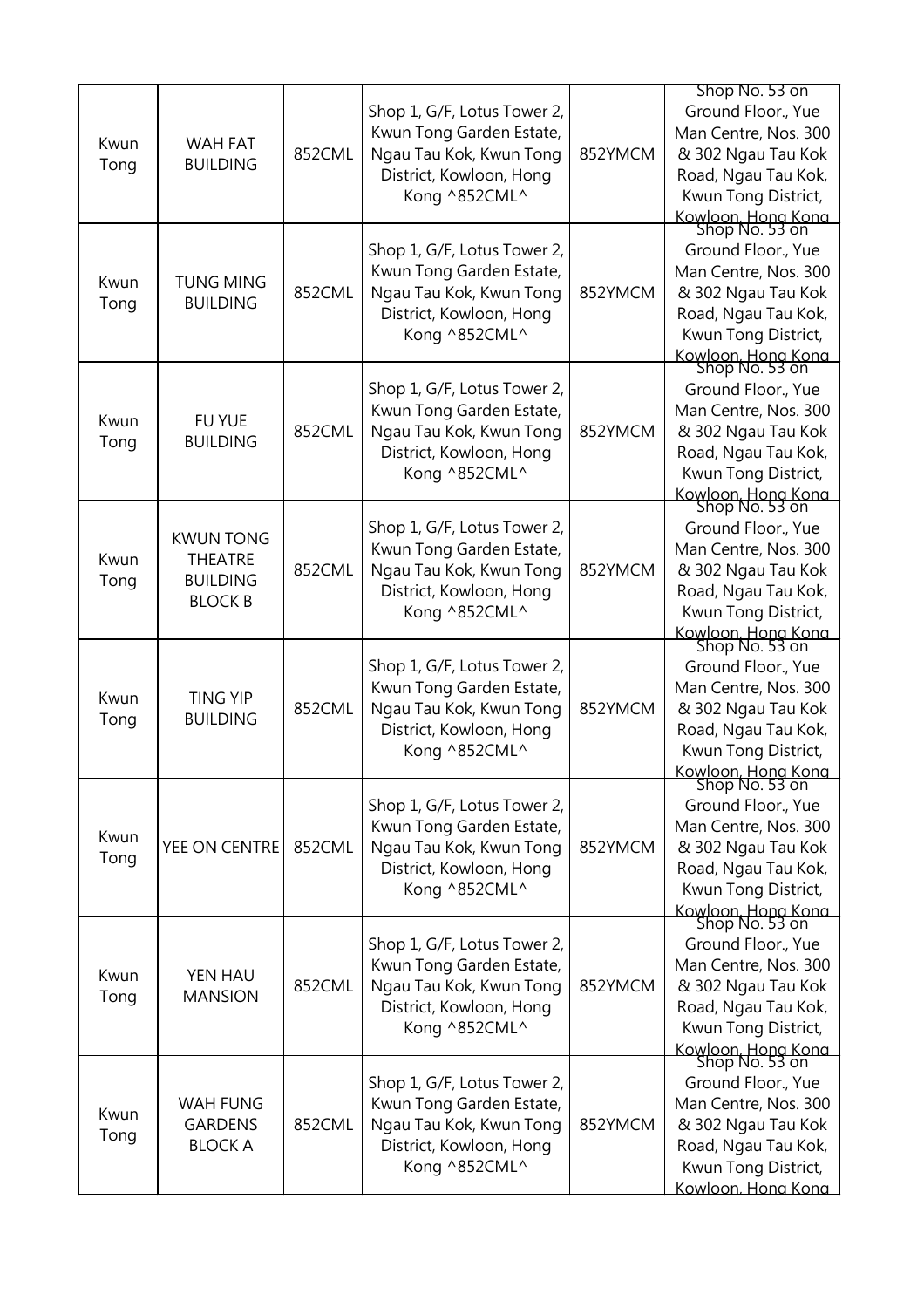|              |                                      |        | Shop 1, G/F, Lotus Tower 2,                             |         | Shop No. 53 on<br>Ground Floor., Yue       |
|--------------|--------------------------------------|--------|---------------------------------------------------------|---------|--------------------------------------------|
| Kwun         | <b>LOK MING</b>                      |        | Kwun Tong Garden Estate,                                |         | Man Centre, Nos. 300                       |
| Tong         | <b>BUILDING</b>                      | 852CML | Ngau Tau Kok, Kwun Tong                                 | 852YMCM | & 302 Ngau Tau Kok                         |
|              |                                      |        | District, Kowloon, Hong<br>Kong ^852CML^                |         | Road, Ngau Tau Kok,<br>Kwun Tong District, |
|              |                                      |        |                                                         |         |                                            |
|              |                                      |        |                                                         |         | Kowloon, Hong Kong<br>Shop No. 53 on       |
|              |                                      |        | Shop 1, G/F, Lotus Tower 2,<br>Kwun Tong Garden Estate, |         | Ground Floor., Yue<br>Man Centre, Nos. 300 |
| Kwun         | <b>TAK CHEONG</b>                    | 852CML | Ngau Tau Kok, Kwun Tong                                 | 852YMCM | & 302 Ngau Tau Kok                         |
| Tong         | <b>MANSION</b>                       |        | District, Kowloon, Hong                                 |         | Road, Ngau Tau Kok,                        |
|              |                                      |        | Kong ^852CML^                                           |         | Kwun Tong District,                        |
|              |                                      |        |                                                         |         | Kowloon, Hong Kong<br>Shop No. 53 on       |
|              | <b>SAU MAU PING</b>                  |        | Shop 1, G/F, Lotus Tower 2,                             |         | Ground Floor., Yue                         |
|              | <b>DISTRICT</b>                      |        | Kwun Tong Garden Estate,                                |         | Man Centre, Nos. 300                       |
| Kwun         | POLICE HEAD                          | 852CML | Ngau Tau Kok, Kwun Tong                                 | 852YMCM | & 302 Ngau Tau Kok                         |
| Tong         | AND SAU MAU<br>PING POLICE           |        | District, Kowloon, Hong                                 |         | Road, Ngau Tau Kok,                        |
|              | <b>STATION</b>                       |        | Kong ^852CML^                                           |         | Kwun Tong District,                        |
|              |                                      |        |                                                         |         | Kowloon, Hong Kong<br>Shop No. 53 on       |
|              |                                      |        | Shop 1, G/F, Lotus Tower 2,                             |         | Ground Floor., Yue                         |
| Kwun         | <b>HONG NING</b>                     |        | Kwun Tong Garden Estate,                                |         | Man Centre, Nos. 300                       |
| Tong         | <b>BUILDING</b>                      | 852CML | Ngau Tau Kok, Kwun Tong                                 | 852YMCM | & 302 Ngau Tau Kok                         |
|              |                                      |        | District, Kowloon, Hong                                 |         | Road, Ngau Tau Kok,                        |
|              |                                      |        | Kong ^852CML^                                           |         | Kwun Tong District,                        |
|              |                                      |        |                                                         |         | Kowloon, Hong Kong<br>Shop No. 53 on       |
|              |                                      |        | Shop 1, G/F, Lotus Tower 2,                             |         | Ground Floor., Yue                         |
| Kwun         | YICK FU HOUSE                        | 852CML | Kwun Tong Garden Estate,                                | 852YMCM | Man Centre, Nos. 300                       |
| Tong         |                                      |        | Ngau Tau Kok, Kwun Tong<br>District, Kowloon, Hong      |         | & 302 Ngau Tau Kok<br>Road, Ngau Tau Kok,  |
|              |                                      |        | Kong ^852CML^                                           |         | Kwun Tong District,                        |
|              |                                      |        |                                                         |         | Kowloon. Hong Kong                         |
| Kwun         | 高雷中學                                 | N/A    | N/A                                                     | N/A     | N/A                                        |
| Tong<br>Kwun |                                      |        |                                                         |         |                                            |
| Tong         | 永英樓                                  | N/A    | N/A                                                     | N/A     | N/A                                        |
| Kwun<br>Tong | 益利洋樓                                 | N/A    | N/A                                                     | N/A     | N/A                                        |
|              |                                      |        |                                                         |         | Shop No. 53 on                             |
|              |                                      |        | Shop 1, G/F, Lotus Tower 2,                             |         | Ground Floor., Yue                         |
| Kwun         | <b>HIPWAY</b><br><b>TOWERS BLOCK</b> | 852CML | Kwun Tong Garden Estate,<br>Ngau Tau Kok, Kwun Tong     | 852YMCM | Man Centre, Nos. 300                       |
| Tong         | B                                    |        | District, Kowloon, Hong                                 |         | & 302 Ngau Tau Kok<br>Road, Ngau Tau Kok,  |
|              |                                      |        | Kong ^852CML^                                           |         | Kwun Tong District,                        |
|              |                                      |        |                                                         |         | Kowloon. Hona Kona                         |
| Kwun<br>Tong |                                      | N/A    | N/A                                                     | N/A     | N/A                                        |
|              |                                      |        |                                                         |         | Shop No. 53 on                             |
|              | <b>UNITED</b>                        |        | Shop 1, G/F, Lotus Tower 2,                             |         | Ground Floor., Yue                         |
| Kwun         | <b>CHRISTIAN</b>                     | 852CML | Kwun Tong Garden Estate,<br>Ngau Tau Kok, Kwun Tong     | 852YMCM | Man Centre, Nos. 300<br>& 302 Ngau Tau Kok |
| Tong         | <b>HOSPITAL</b>                      |        | District, Kowloon, Hong                                 |         | Road, Ngau Tau Kok,                        |
|              | <b>BLOCK K</b>                       |        | Kong ^852CML^                                           |         | Kwun Tong District,                        |
|              |                                      |        |                                                         |         | Kowloon, Hona Kona                         |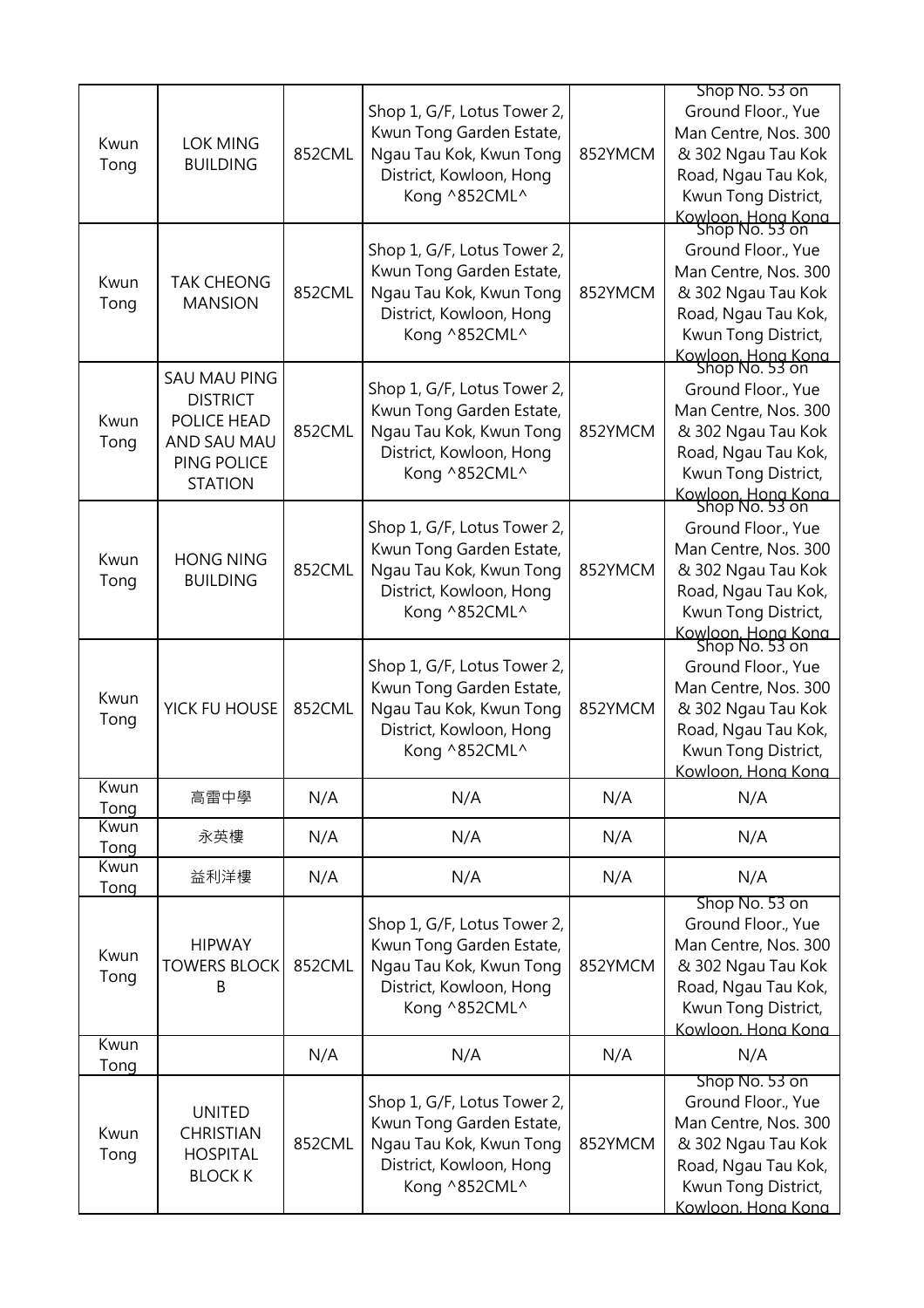| Kwun<br>Tong | <b>KWUN TONG</b><br><b>THEATRE</b><br><b>BUILDING</b><br><b>BLOCK A</b>               | 852CML | Shop 1, G/F, Lotus Tower 2,<br>Kwun Tong Garden Estate,<br>Ngau Tau Kok, Kwun Tong<br>District, Kowloon, Hong<br>Kong ^852CML^ | 852YMCM | Shop No. 53 on<br>Ground Floor., Yue<br>Man Centre, Nos. 300<br>& 302 Ngau Tau Kok<br>Road, Ngau Tau Kok,<br>Kwun Tong District,<br>Kowloon, Hona Kona                   |
|--------------|---------------------------------------------------------------------------------------|--------|--------------------------------------------------------------------------------------------------------------------------------|---------|--------------------------------------------------------------------------------------------------------------------------------------------------------------------------|
| Kwun<br>Tong | 康寧道149至151                                                                            | N/A    | N/A                                                                                                                            | N/A     | N/A                                                                                                                                                                      |
| Kwun<br>Tong | 瑞其樓                                                                                   | N/A    | N/A                                                                                                                            | N/A     | N/A                                                                                                                                                                      |
| Kwun<br>Tong | 康裕大廈                                                                                  | N/A    | N/A                                                                                                                            | N/A     | N/A                                                                                                                                                                      |
| Kwun<br>Tong | <b>HIPWAY</b><br><b>TOWERS BLOCK</b><br>A                                             | 852CML | Shop 1, G/F, Lotus Tower 2,<br>Kwun Tong Garden Estate,<br>Ngau Tau Kok, Kwun Tong<br>District, Kowloon, Hong<br>Kong ^852CML^ | 852YMCM | Shop No. 53 on<br>Ground Floor., Yue<br>Man Centre, Nos. 300<br>& 302 Ngau Tau Kok<br>Road, Ngau Tau Kok,<br>Kwun Tong District,<br>Kowloon, Hong Kong<br>Shop No. 53 on |
| Kwun<br>Tong | Kwun Tong<br>Disciplined<br>Services<br>Quarters Tower                                | 852CML | Shop 1, G/F, Lotus Tower 2,<br>Kwun Tong Garden Estate,<br>Ngau Tau Kok, Kwun Tong<br>District, Kowloon, Hong<br>Kong ^852CML^ | 852YMCM | Ground Floor., Yue<br>Man Centre, Nos. 300<br>& 302 Ngau Tau Kok<br>Road, Ngau Tau Kok,<br>Kwun Tong District,<br>Kowloon, Hong Kong                                     |
| Kwun<br>Tong | 樂善大廈                                                                                  | N/A    | N/A                                                                                                                            | N/A     | N/A                                                                                                                                                                      |
| Kwun<br>Tong | <b>WAH FUNG</b><br><b>GARDENS</b><br><b>BLOCK B</b>                                   | 852CML | Shop 1, G/F, Lotus Tower 2,<br>Kwun Tong Garden Estate,<br>Ngau Tau Kok, Kwun Tong<br>District, Kowloon, Hong<br>Kong ^852CML^ | 852YMCM | Shop No. 53 on<br>Ground Floor., Yue<br>Man Centre, Nos. 300<br>& 302 Ngau Tau Kok<br>Road, Ngau Tau Kok,<br>Kwun Tong District,<br>Kowloon, Hong Kong<br>Shop No. 53 on |
| Kwun<br>Tong | Kwun Tong<br>Disciplined<br><b>Services</b><br>Quarters Tower<br>2                    | 852CML | Shop 1, G/F, Lotus Tower 2,<br>Kwun Tong Garden Estate,<br>Ngau Tau Kok, Kwun Tong<br>District, Kowloon, Hong<br>Kong ^852CML^ | 852YMCM | Ground Floor., Yue<br>Man Centre, Nos. 300<br>& 302 Ngau Tau Kok<br>Road, Ngau Tau Kok,<br>Kwun Tong District,<br>Kowloon, Hong Kong<br>Shop No. 53 on                   |
| Kwun<br>Tong | <b>UNITED</b><br><b>CHRISTIAN</b><br><b>HOSPITAL LAM</b><br>CHIK HO HALL<br>(BLOCK L) | 852CML | Shop 1, G/F, Lotus Tower 2,<br>Kwun Tong Garden Estate,<br>Ngau Tau Kok, Kwun Tong<br>District, Kowloon, Hong<br>Kong ^852CML^ | 852YMCM | Ground Floor., Yue<br>Man Centre, Nos. 300<br>& 302 Ngau Tau Kok<br>Road, Ngau Tau Kok,<br>Kwun Tong District,<br>Kowloon. Hong Kong                                     |
| Kwun<br>Tong | 康寧道147號                                                                               | N/A    | N/A                                                                                                                            | N/A     | N/A                                                                                                                                                                      |
| Kwun<br>Tong | 欣榮大廈                                                                                  | N/A    | N/A                                                                                                                            | N/A     | N/A                                                                                                                                                                      |
| Kwun<br>Tong | 德基樓                                                                                   | N/A    | N/A                                                                                                                            | N/A     | N/A                                                                                                                                                                      |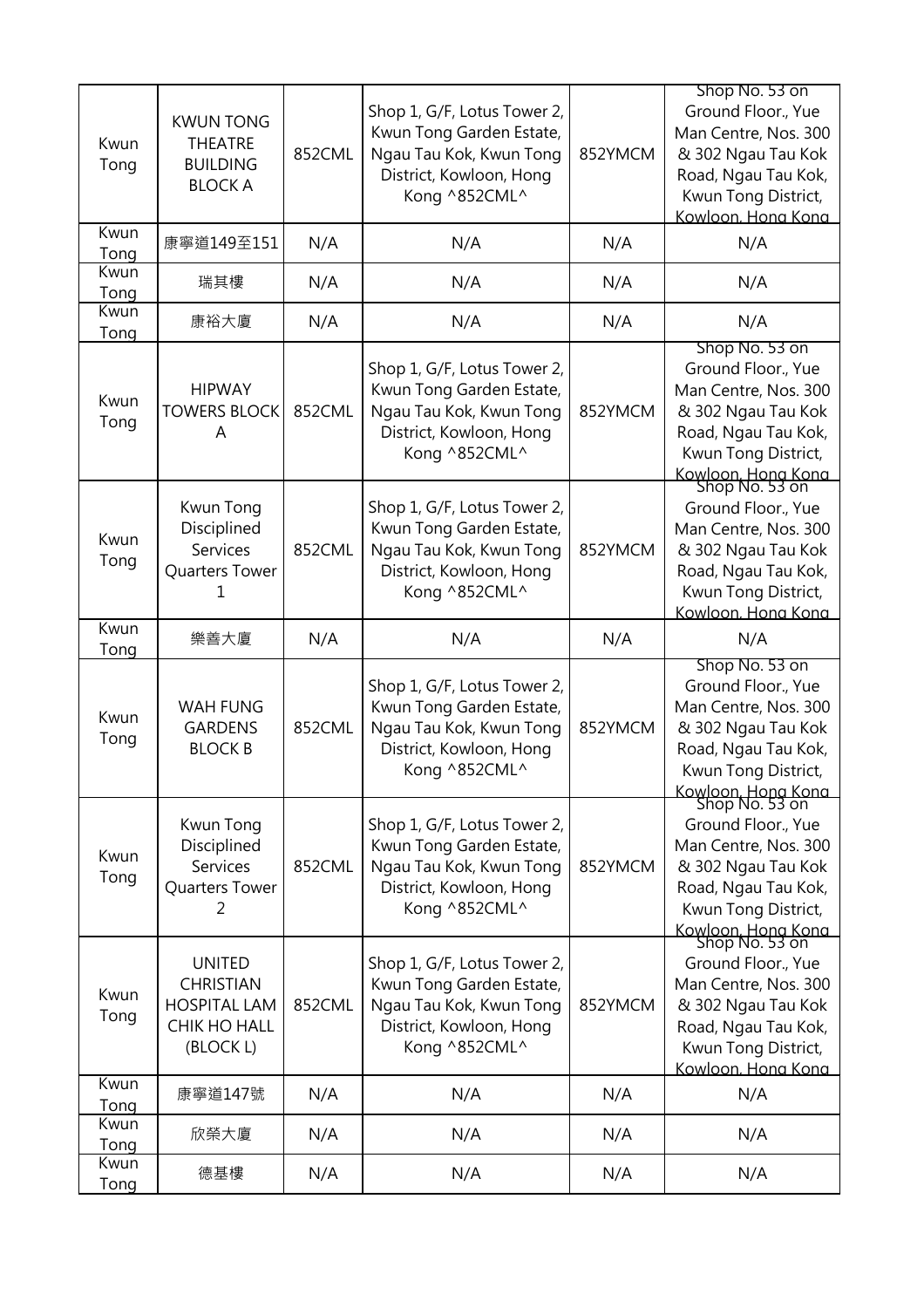| Kwun<br>Tong | 富安大廈                                                                                                        | N/A    | N/A                                                                                                                            | N/A     | N/A                                                                                                                                                                          |
|--------------|-------------------------------------------------------------------------------------------------------------|--------|--------------------------------------------------------------------------------------------------------------------------------|---------|------------------------------------------------------------------------------------------------------------------------------------------------------------------------------|
| Kwun<br>Tong | <b>UNITED</b><br><b>CHRISTIAN</b><br><b>HOSPITAL</b><br><b>CHEN KOU BUN</b><br><b>BUILDING</b><br>(BLOCK J) | 852CML | Shop 1, G/F, Lotus Tower 2,<br>Kwun Tong Garden Estate,<br>Ngau Tau Kok, Kwun Tong<br>District, Kowloon, Hong<br>Kong ^852CML^ | 852YMCM | Shop No. 53 on<br>Ground Floor., Yue<br>Man Centre, Nos. 300<br>& 302 Ngau Tau Kok<br>Road, Ngau Tau Kok,<br>Kwun Tong District,<br>Kowloon, Hong Kong<br>Shop No. 53 on     |
| Kwun<br>Tong | <b>UNITED</b><br><b>CHRISTIAN</b><br><b>HOSPITAL</b><br><b>BLOCK S</b>                                      | 852CML | Shop 1, G/F, Lotus Tower 2,<br>Kwun Tong Garden Estate,<br>Ngau Tau Kok, Kwun Tong<br>District, Kowloon, Hong<br>Kong ^852CML^ | 852YMCM | Ground Floor., Yue<br>Man Centre, Nos. 300<br>& 302 Ngau Tau Kok<br>Road, Ngau Tau Kok,<br>Kwun Tong District,<br>Kowloon, Hong Kong                                         |
| Kwun<br>Tong | 安德大廈                                                                                                        | N/A    | N/A                                                                                                                            | N/A     | N/A                                                                                                                                                                          |
| Kwun<br>Tong | <b>UNITED</b><br><b>CHRISTIAN</b><br><b>HOSPITAL NEW</b><br><b>BLOCK (BLOCK</b><br>P)                       | 852CML | Shop 1, G/F, Lotus Tower 2,<br>Kwun Tong Garden Estate,<br>Ngau Tau Kok, Kwun Tong<br>District, Kowloon, Hong<br>Kong ^852CML^ | 852YMCM | Shop No. 53 on<br>Ground Floor., Yue<br>Man Centre, Nos. 300<br>& 302 Ngau Tau Kok<br>Road, Ngau Tau Kok,<br>Kwun Tong District,<br>Kowloon. Hong Kong                       |
| Kwun<br>Tong | 金和樓                                                                                                         | N/A    | N/A                                                                                                                            | N/A     | N/A                                                                                                                                                                          |
| Kwun<br>Tong | 立興大廈                                                                                                        | N/A    | N/A                                                                                                                            | N/A     | N/A                                                                                                                                                                          |
| Kwun<br>Tong | 永明樓                                                                                                         | N/A    | N/A                                                                                                                            | N/A     | N/A                                                                                                                                                                          |
| Kwun<br>Tong | 牛頭角賽馬會診<br>所                                                                                                | N/A    | N/A                                                                                                                            | N/A     | N/A                                                                                                                                                                          |
| Kwun<br>Tong | 家利閣                                                                                                         | N/A    | N/A                                                                                                                            | N/A     | N/A                                                                                                                                                                          |
| Kwun<br>Tong | 德明樓                                                                                                         | N/A    | N/A                                                                                                                            | N/A     | N/A                                                                                                                                                                          |
| Kwun<br>Tong | 定富樓                                                                                                         | N/A    | N/A                                                                                                                            | N/A     | N/A                                                                                                                                                                          |
| Kwun<br>Tong | 觀塘官立小學                                                                                                      | N/A    | N/A                                                                                                                            | N/A     | N/A                                                                                                                                                                          |
| Kwun<br>Tong | 七喜大廈                                                                                                        | N/A    | N/A                                                                                                                            | N/A     | N/A                                                                                                                                                                          |
| Kwun<br>Tong | YUET MING<br><b>BUILDING</b><br><b>BLOCK2</b>                                                               | 852CML | Shop 1, G/F, Lotus Tower 2,<br>Kwun Tong Garden Estate,<br>Ngau Tau Kok, Kwun Tong<br>District, Kowloon, Hong<br>Kong ^852CML^ | 852YMCM | Shop No. 53 on<br>Ground Floor., Yue<br>Man Centre, Nos. 300<br>& 302 Ngau Tau Kok<br>Road, Ngau Tau Kok,<br>Kwun Tong District,                                             |
| Kwun<br>Tong | <b>MANDARIN</b><br><b>BUILDING</b><br><b>BLOCK B</b>                                                        | 852CML | Shop 1, G/F, Lotus Tower 2,<br>Kwun Tong Garden Estate,<br>Ngau Tau Kok, Kwun Tong<br>District, Kowloon, Hong<br>Kong ^852CML^ | 852YMCM | Kowloon, Hong Kong<br>Shop No. 53 on<br>Ground Floor., Yue<br>Man Centre, Nos. 300<br>& 302 Ngau Tau Kok<br>Road, Ngau Tau Kok,<br>Kwun Tong District,<br>Kowloon, Hona Kona |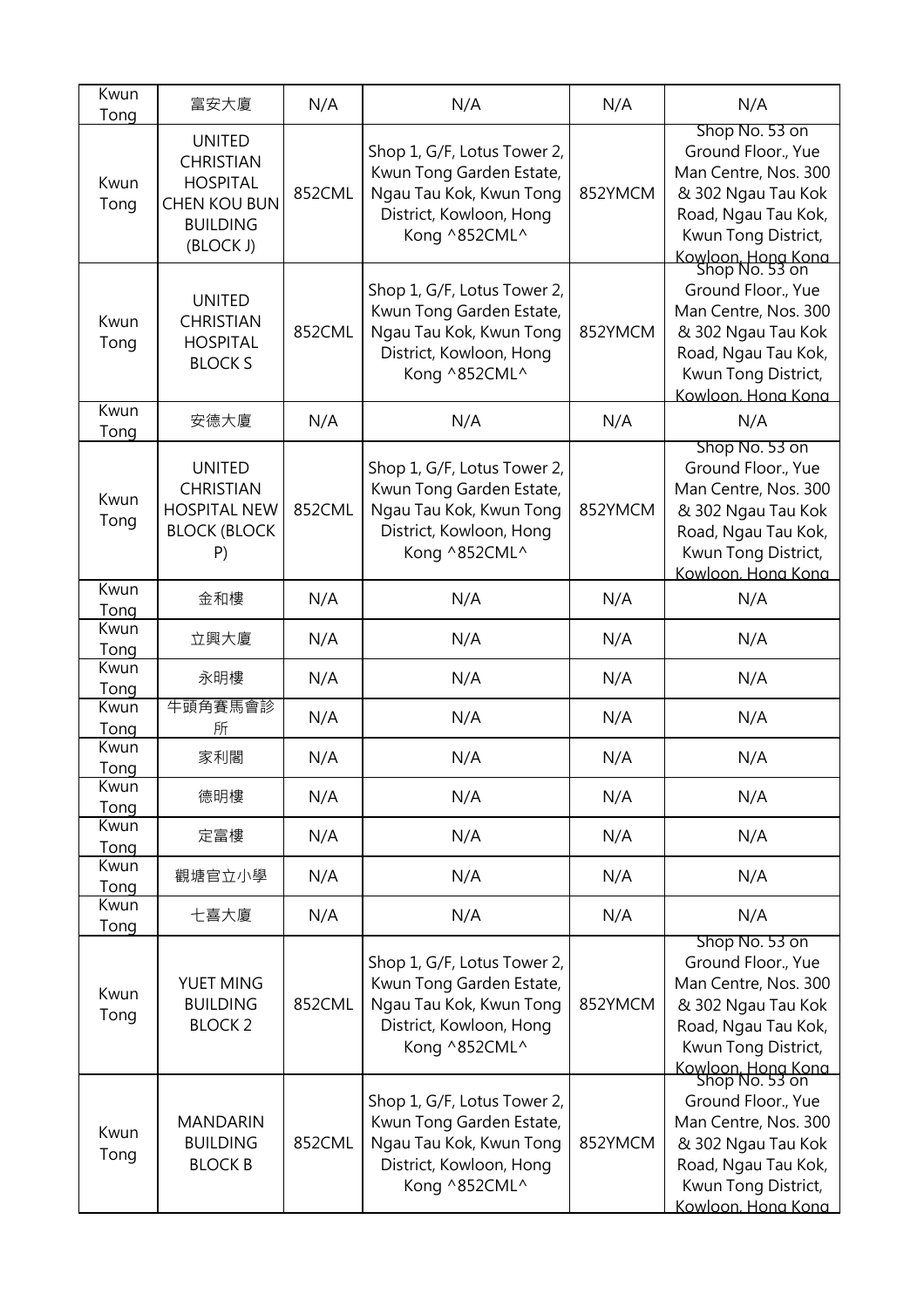| Kwun<br>Tong | 仁苑大廈                                                 | N/A    | N/A                                                                                                                            | N/A     | N/A                                                                                                                                                    |
|--------------|------------------------------------------------------|--------|--------------------------------------------------------------------------------------------------------------------------------|---------|--------------------------------------------------------------------------------------------------------------------------------------------------------|
| Kwun         | 超群大廈                                                 | N/A    | N/A                                                                                                                            | N/A     | N/A                                                                                                                                                    |
| Tong         |                                                      |        |                                                                                                                                |         |                                                                                                                                                        |
| Kwun<br>Tong | 祥和苑和健閣                                               | N/A    | N/A                                                                                                                            | N/A     | N/A                                                                                                                                                    |
| Kwun<br>Tong | <b>TAI HONG</b><br><b>BUILDING</b><br><b>BLOCK B</b> | 852CML | Shop 1, G/F, Lotus Tower 2,<br>Kwun Tong Garden Estate,<br>Ngau Tau Kok, Kwun Tong<br>District, Kowloon, Hong<br>Kong ^852CML^ | 852YMCM | Shop No. 53 on<br>Ground Floor., Yue<br>Man Centre, Nos. 300<br>& 302 Ngau Tau Kok<br>Road, Ngau Tau Kok,<br>Kwun Tong District,<br>Kowloon. Hong Kong |
| Kwun<br>Tong | 安樂花園大廈                                               | N/A    | N/A                                                                                                                            | N/A     | N/A                                                                                                                                                    |
| Kwun<br>Tong | 興仁大廈                                                 | N/A    | N/A                                                                                                                            | N/A     | N/A                                                                                                                                                    |
| Kwun<br>Tong | 祥和苑和悅閣                                               | N/A    | N/A                                                                                                                            | N/A     | N/A                                                                                                                                                    |
| Kwun<br>Tong | 祥和苑和通閣                                               | N/A    | N/A                                                                                                                            | N/A     | N/A                                                                                                                                                    |
| Kwun<br>Tong | 和樂村富安樓                                               | N/A    | N/A                                                                                                                            | N/A     | N/A                                                                                                                                                    |
| Kwun<br>Tong | 康利苑停車場                                               | N/A    | N/A                                                                                                                            | N/A     | N/A                                                                                                                                                    |
| Kwun<br>Tong | 海景大廈                                                 | N/A    | N/A                                                                                                                            | N/A     | N/A                                                                                                                                                    |
| Kwun<br>Tong | 永耀大樓                                                 | N/A    | N/A                                                                                                                            | N/A     | N/A                                                                                                                                                    |
| Kwun<br>Tong | 瑞甯樓                                                  | N/A    | N/A                                                                                                                            | N/A     | N/A                                                                                                                                                    |
| Kwun<br>Tong | 和樂村泰安樓                                               | N/A    | N/A                                                                                                                            | N/A     | N/A                                                                                                                                                    |
| Kwun<br>Tong | 和樂村建安樓                                               | N/A    | N/A                                                                                                                            | N/A     | N/A                                                                                                                                                    |
| Kwun<br>Tong | 僑業大廈                                                 | N/A    | N/A                                                                                                                            | N/A     | N/A                                                                                                                                                    |
| Kwun<br>Tong | 天香花園大廈                                               | N/A    | N/A                                                                                                                            | N/A     | N/A                                                                                                                                                    |
| Kwun<br>Tong | 啟德樓                                                  | N/A    | N/A                                                                                                                            | N/A     | N/A                                                                                                                                                    |
| Kwun<br>Tong | 聖傑靈女子中學                                              | N/A    | N/A                                                                                                                            | N/A     | N/A                                                                                                                                                    |
| Kwun<br>Tong | 和樂村長安樓                                               | N/A    | N/A                                                                                                                            | N/A     | N/A                                                                                                                                                    |
| Kwun<br>Tong | 佛教沈馬瑞英護<br>理安老院                                      | N/A    | N/A                                                                                                                            | N/A     | N/A                                                                                                                                                    |
| Kwun<br>Tong | 華豐大廈                                                 | N/A    | N/A                                                                                                                            | N/A     | N/A                                                                                                                                                    |
| Kwun<br>Tong | 華安大樓                                                 | N/A    | N/A                                                                                                                            | N/A     | N/A                                                                                                                                                    |
| Kwun<br>Tong | 和樂村興安樓                                               | N/A    | N/A                                                                                                                            | N/A     | N/A                                                                                                                                                    |
| Kwun<br>Tong | 光星大廈                                                 | N/A    | N/A                                                                                                                            | N/A     | N/A                                                                                                                                                    |
| Kwun<br>Tong | 祥和苑和誠閣                                               | N/A    | N/A                                                                                                                            | N/A     | N/A                                                                                                                                                    |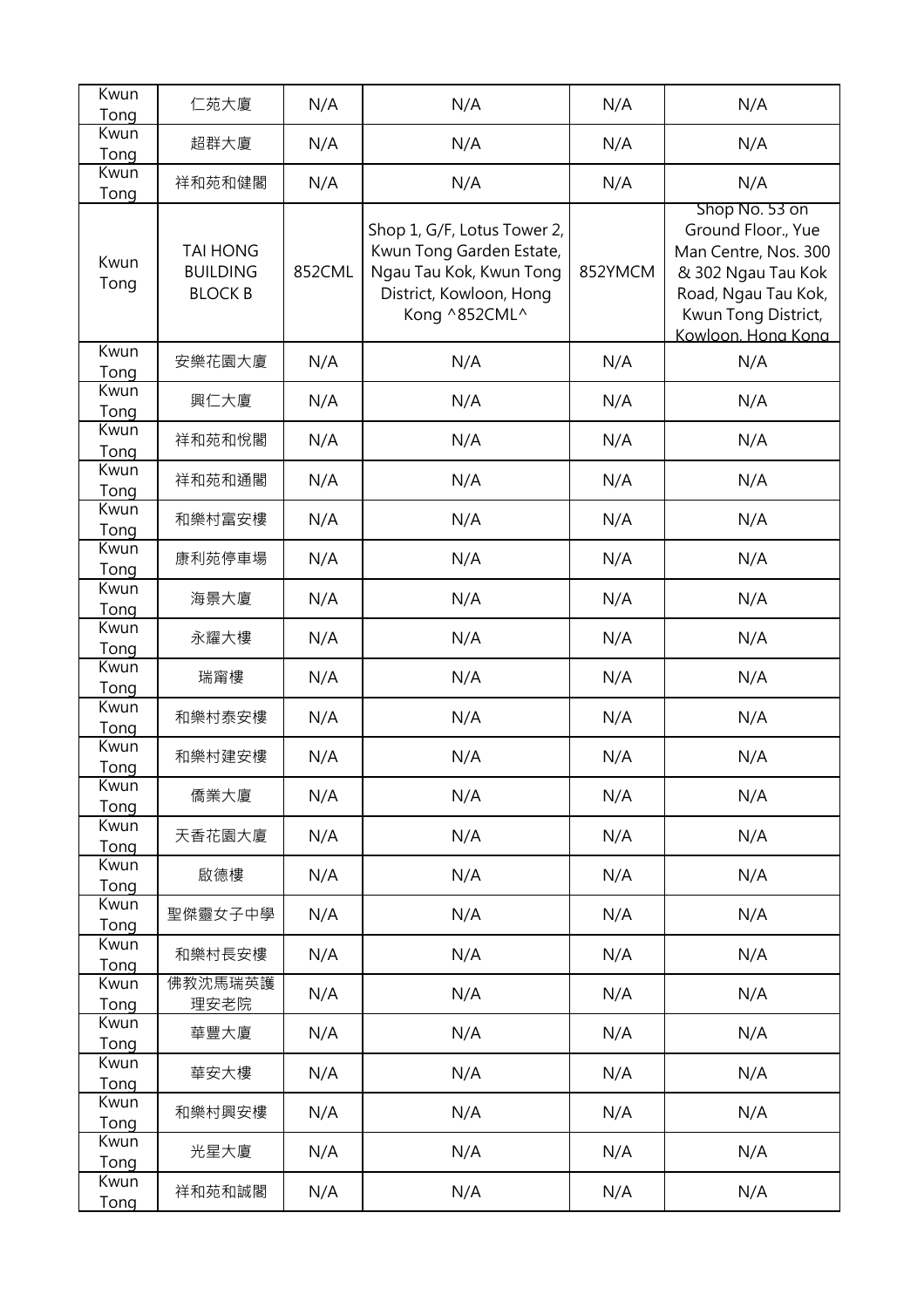| Kwun<br>Tong        | 永輝大樓                                                  | N/A    | N/A                                                                                                                            | N/A     | N/A                                                                                                                                                                      |
|---------------------|-------------------------------------------------------|--------|--------------------------------------------------------------------------------------------------------------------------------|---------|--------------------------------------------------------------------------------------------------------------------------------------------------------------------------|
| Kwun<br>Tong        | 月華大廈                                                  | N/A    | N/A                                                                                                                            | N/A     | N/A                                                                                                                                                                      |
| Kwun<br>Tong        | <b>BELLEVE</b><br><b>GARDEN BLOCK</b><br>A            | 852CML | Shop 1, G/F, Lotus Tower 2,<br>Kwun Tong Garden Estate,<br>Ngau Tau Kok, Kwun Tong<br>District, Kowloon, Hong<br>Kong ^852CML^ | 852YMCM | Shop No. 53 on<br>Ground Floor., Yue<br>Man Centre, Nos. 300<br>& 302 Ngau Tau Kok<br>Road, Ngau Tau Kok,<br>Kwun Tong District,<br>Kowloon, Hong Kong                   |
| Kwun<br>Tong        | 觀塘大廈                                                  | N/A    | N/A                                                                                                                            | N/A     | N/A                                                                                                                                                                      |
| Kwun<br>Tong        | 樂昌樓                                                   | N/A    | N/A                                                                                                                            | N/A     | N/A                                                                                                                                                                      |
| Kwun<br>Tong        | 和樂村義安樓                                                | N/A    | N/A                                                                                                                            | N/A     | N/A                                                                                                                                                                      |
| Kwun<br>Tong        | 乾豐大廈                                                  | N/A    | N/A                                                                                                                            | N/A     | N/A                                                                                                                                                                      |
| Kwun<br>Tong        | 祥和苑和亨閣                                                | N/A    | N/A                                                                                                                            | N/A     | N/A                                                                                                                                                                      |
| Kwun<br>Tong        | <b>KUNG LOK</b><br><b>BUILDING</b><br><b>BLOCK AB</b> | 852CML | Shop 1, G/F, Lotus Tower 2,<br>Kwun Tong Garden Estate,<br>Ngau Tau Kok, Kwun Tong<br>District, Kowloon, Hong<br>Kong ^852CML^ | 852YMCM | Shop No. 53 on<br>Ground Floor., Yue<br>Man Centre, Nos. 300<br>& 302 Ngau Tau Kok<br>Road, Ngau Tau Kok,<br>Kwun Tong District,<br>Kowloon, Hong Kong<br>Shop No. 53 on |
| Kwun<br>Tong        | YUET MING<br><b>BUILDING</b><br><b>BLOCK1</b>         | 852CML | Shop 1, G/F, Lotus Tower 2,<br>Kwun Tong Garden Estate,<br>Ngau Tau Kok, Kwun Tong<br>District, Kowloon, Hong<br>Kong ^852CML^ | 852YMCM | Ground Floor., Yue<br>Man Centre, Nos. 300<br>& 302 Ngau Tau Kok<br>Road, Ngau Tau Kok,<br>Kwun Tong District,<br>Kowloon. Hong Kong                                     |
| Kwun<br>Tong        | <b>JOYFUL VILLAS</b><br><b>BLOCK 3</b>                | 852CML | Shop 1, G/F, Lotus Tower 2,<br>Kwun Tong Garden Estate,<br>Ngau Tau Kok, Kwun Tong<br>District, Kowloon, Hong<br>Kong ^852CML^ | 852YMCM | Shop No. 53 on<br>Ground Floor., Yue<br>Man Centre, Nos. 300<br>& 302 Ngau Tau Kok<br>Road, Ngau Tau Kok,<br>Kwun Tong District,<br>Kowloon. Hong Kong                   |
| Kwun<br>Tong        | 好景樓                                                   | N/A    | N/A                                                                                                                            | N/A     | N/A                                                                                                                                                                      |
| Kwun<br>Tong        | 南僑大樓                                                  | N/A    | N/A                                                                                                                            | N/A     | N/A                                                                                                                                                                      |
| Kwun<br>Tong        | 南華大樓                                                  | N/A    | N/A                                                                                                                            | N/A     | N/A                                                                                                                                                                      |
| Kwun<br>Tong        | 月耀樓                                                   | N/A    | N/A                                                                                                                            | N/A     | N/A                                                                                                                                                                      |
| Kwun<br>Tong        | 集景樓                                                   | N/A    | N/A                                                                                                                            | N/A     | N/A                                                                                                                                                                      |
| Kwun<br>Tong        | 遠景大廈                                                  | N/A    | N/A                                                                                                                            | N/A     | N/A                                                                                                                                                                      |
| Kwun<br><b>Tong</b> | 長安大樓                                                  | N/A    | N/A                                                                                                                            | N/A     | N/A                                                                                                                                                                      |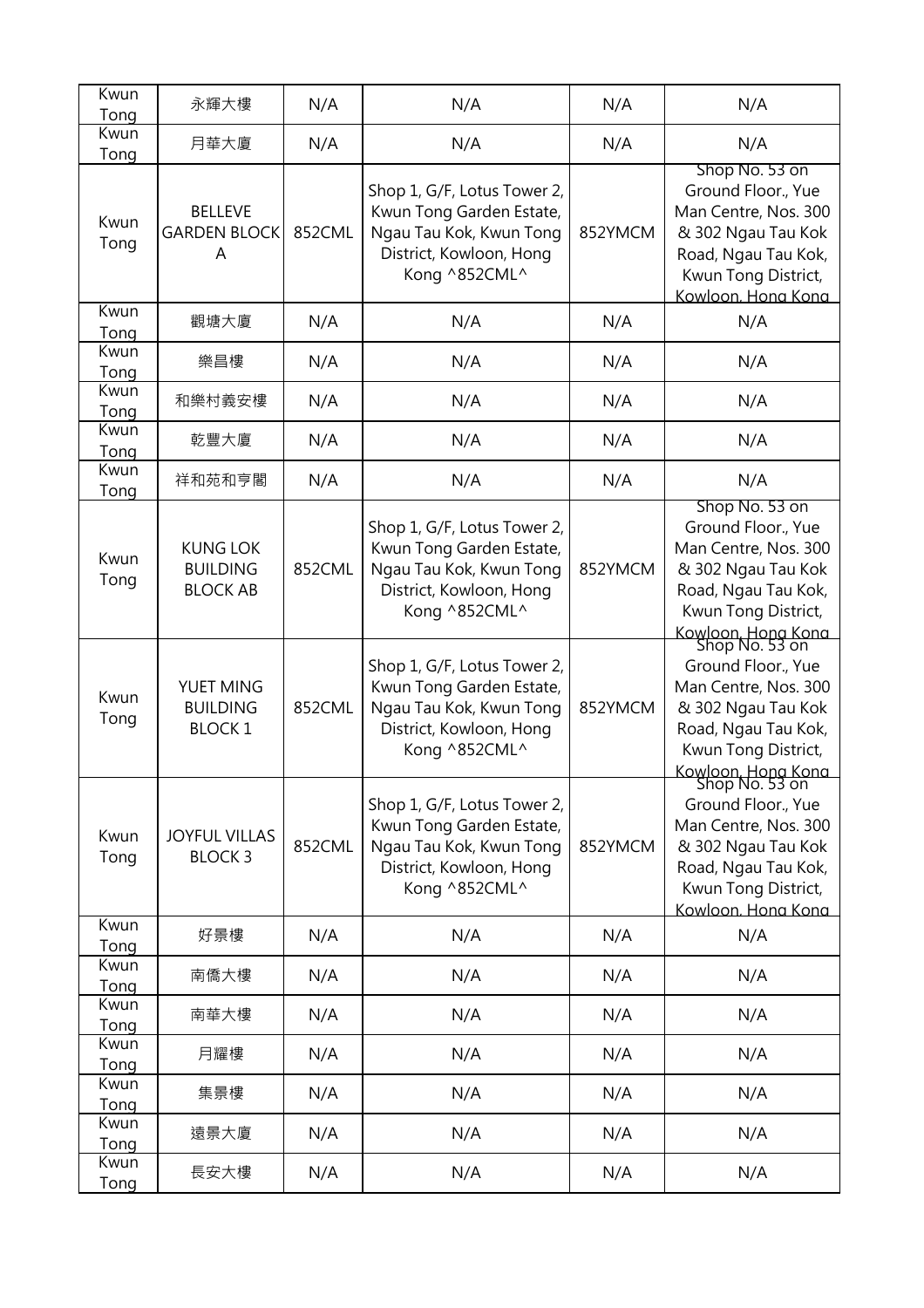| Kwun<br>Tong | 安興大廈                                                 | N/A    | N/A                                                                                                                            | N/A     | N/A                                                                                                                                                    |
|--------------|------------------------------------------------------|--------|--------------------------------------------------------------------------------------------------------------------------------|---------|--------------------------------------------------------------------------------------------------------------------------------------------------------|
| Kwun<br>Tong | <b>MANDARIN</b><br><b>BUILDING</b><br><b>BLOCK A</b> | 852CML | Shop 1, G/F, Lotus Tower 2,<br>Kwun Tong Garden Estate,<br>Ngau Tau Kok, Kwun Tong<br>District, Kowloon, Hong<br>Kong ^852CML^ | 852YMCM | Shop No. 53 on<br>Ground Floor., Yue<br>Man Centre, Nos. 300<br>& 302 Ngau Tau Kok<br>Road, Ngau Tau Kok,<br>Kwun Tong District,<br>Kowloon, Hong Kong |
| Kwun<br>Tong | 宏業大樓                                                 | N/A    | N/A                                                                                                                            | N/A     | N/A                                                                                                                                                    |
| Kwun<br>Tong | 月威大廈                                                 | N/A    | N/A                                                                                                                            | N/A     | N/A                                                                                                                                                    |
| Kwun<br>Tong | <b>HYDE TOWERS</b><br><b>BLOCK A</b>                 | 852CML | Shop 1, G/F, Lotus Tower 2,<br>Kwun Tong Garden Estate,<br>Ngau Tau Kok, Kwun Tong<br>District, Kowloon, Hong<br>Kong ^852CML^ | 852YMCM | Shop No. 53 on<br>Ground Floor., Yue<br>Man Centre, Nos. 300<br>& 302 Ngau Tau Kok<br>Road, Ngau Tau Kok,<br>Kwun Tong District,<br>Kowloon, Hona Kona |
| Kwun<br>Tong | 萬福大廈                                                 | N/A    | N/A                                                                                                                            | N/A     | N/A                                                                                                                                                    |
| Kwun<br>Tong | 輔成樓                                                  | N/A    | N/A                                                                                                                            | N/A     | N/A                                                                                                                                                    |
| Kwun<br>Tong | 豐景樓                                                  | N/A    | N/A                                                                                                                            | N/A     | N/A                                                                                                                                                    |
| Kwun<br>Tong | 觀塘功樂官立中<br>學                                         | N/A    | N/A                                                                                                                            | N/A     | N/A                                                                                                                                                    |
| Kwun<br>Tong | <b>JOYFUL VILLAS</b><br><b>BLOCK1</b>                | 852CML | Shop 1, G/F, Lotus Tower 2,<br>Kwun Tong Garden Estate,<br>Ngau Tau Kok, Kwun Tong<br>District, Kowloon, Hong<br>Kong ^852CML^ | 852YMCM | Shop No. 53 on<br>Ground Floor., Yue<br>Man Centre, Nos. 300<br>& 302 Ngau Tau Kok<br>Road, Ngau Tau Kok,<br>Kwun Tong District,<br>Kowloon, Hong Kong |
| Kwun<br>Tong | 萬福大廈                                                 | N/A    | N/A                                                                                                                            | N/A     | N/A                                                                                                                                                    |
| Kwun<br>Tong | 輔成樓                                                  | N/A    | N/A                                                                                                                            | N/A     | N/A                                                                                                                                                    |
| Kwun<br>Tong | 豐景樓                                                  | N/A    | N/A                                                                                                                            | N/A     | N/A                                                                                                                                                    |
| Kwun<br>Tong | 觀塘功樂官立中<br>學                                         | N/A    | N/A                                                                                                                            | N/A     | N/A                                                                                                                                                    |
| Kwun<br>Tong | <b>TAI HONG</b><br><b>BUILDING</b><br><b>BLOCK A</b> | 852CML | Shop 1, G/F, Lotus Tower 2,<br>Kwun Tong Garden Estate,<br>Ngau Tau Kok, Kwun Tong<br>District, Kowloon, Hong<br>Kong ^852CML^ | 852YMCM | Shop No. 53 on<br>Ground Floor., Yue<br>Man Centre, Nos. 300<br>& 302 Ngau Tau Kok<br>Road, Ngau Tau Kok,<br>Kwun Tong District,<br>Kowloon. Hong Kong |
| Kwun<br>Tong | 觀塘廣蔭老人院                                              | N/A    | N/A                                                                                                                            | N/A     | N/A                                                                                                                                                    |
| Kwun<br>Tong | 和樂村平安樓                                               | N/A    | N/A                                                                                                                            | N/A     | N/A                                                                                                                                                    |
| Kwun<br>Tong | 海天園                                                  | N/A    | N/A                                                                                                                            | N/A     | N/A                                                                                                                                                    |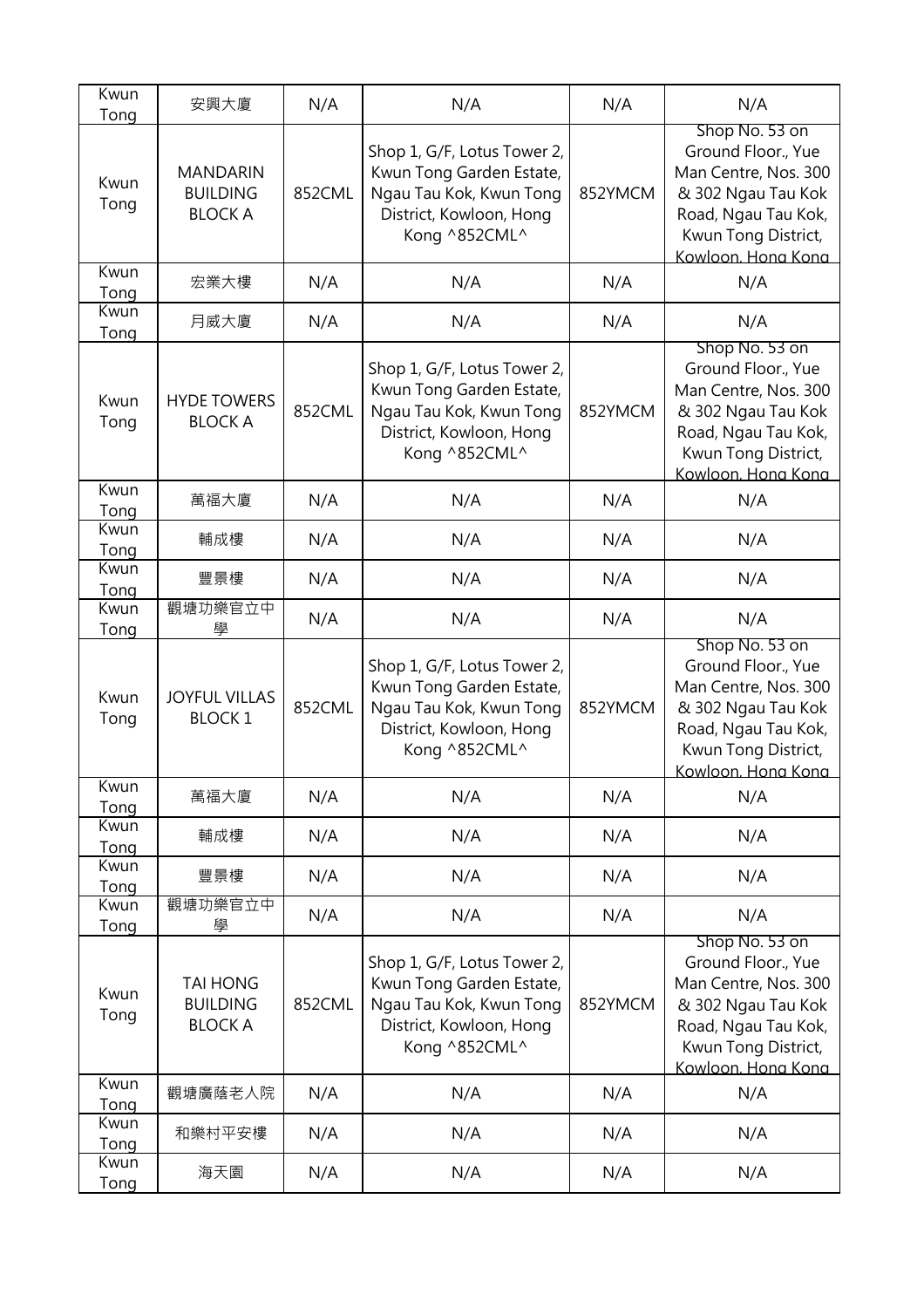| Kwun<br>Tong         | 運通樓                                           | N/A    | N/A                                                                                                                            | N/A     | N/A                                                                                                                                                    |
|----------------------|-----------------------------------------------|--------|--------------------------------------------------------------------------------------------------------------------------------|---------|--------------------------------------------------------------------------------------------------------------------------------------------------------|
| Kwun                 | 香港心理衛生會                                       | N/A    | N/A                                                                                                                            | N/A     | N/A                                                                                                                                                    |
| Tong<br>Kwun         | 賽馬會大樓<br>和樂村居安樓                               | N/A    | N/A                                                                                                                            | N/A     | N/A                                                                                                                                                    |
| Tong<br>Kwun         | 富麗花園                                          | N/A    | N/A                                                                                                                            | N/A     | N/A                                                                                                                                                    |
| Tong<br>Kwun         | 華麗樓                                           | N/A    | N/A                                                                                                                            | N/A     | N/A                                                                                                                                                    |
| Tong<br>Kwun         | 祥和苑和均閣                                        | N/A    | N/A                                                                                                                            | N/A     | N/A                                                                                                                                                    |
| Tong<br>Kwun         | 仁富大廈                                          | N/A    | N/A                                                                                                                            | N/A     | N/A                                                                                                                                                    |
| Tong<br>Kwun         | 觀景閣                                           | N/A    | N/A                                                                                                                            | N/A     | N/A                                                                                                                                                    |
| Tong<br>Kwun         | 辰星樓                                           | N/A    | N/A                                                                                                                            | N/A     | N/A                                                                                                                                                    |
| Tong<br>Kwun         | 中華基督教會基                                       | N/A    | N/A                                                                                                                            | N/A     | N/A                                                                                                                                                    |
| Tong<br>Kwun         | 法小學<br>建豐樓                                    | N/A    | N/A                                                                                                                            | N/A     | N/A                                                                                                                                                    |
| Tong<br>Kwun<br>Tong | YUET MING<br><b>BUILDING</b><br><b>BLOCK3</b> | 852CML | Shop 1, G/F, Lotus Tower 2,<br>Kwun Tong Garden Estate,<br>Ngau Tau Kok, Kwun Tong<br>District, Kowloon, Hong<br>Kong ^852CML^ | 852YMCM | Shop No. 53 on<br>Ground Floor., Yue<br>Man Centre, Nos. 300<br>& 302 Ngau Tau Kok<br>Road, Ngau Tau Kok,<br>Kwun Tong District,<br>Kowloon. Hong Kong |
| Kwun<br>Tong         | 聖公會聖巴拿巴<br>堂                                  | N/A    | N/A                                                                                                                            | N/A     | N/A                                                                                                                                                    |
| Kwun<br>Tong         | 和樂村新安樓                                        | N/A    | N/A                                                                                                                            | N/A     | N/A                                                                                                                                                    |
| Kwun<br>Tong         | <b>HYDE TOWERS</b><br><b>BLOCK B</b>          | 852CML | Shop 1, G/F, Lotus Tower 2,<br>Kwun Tong Garden Estate,<br>Ngau Tau Kok, Kwun Tong<br>District, Kowloon, Hong<br>Kong ^852CML^ | 852YMCM | Shop No. 53 on<br>Ground Floor., Yue<br>Man Centre, Nos. 300<br>& 302 Ngau Tau Kok<br>Road, Ngau Tau Kok,<br>Kwun Tong District,<br>Kowloon. Hona Kona |
| Kwun<br>Tong         | 地利亞修女紀念<br>學校                                 | N/A    | N/A                                                                                                                            | N/A     | N/A                                                                                                                                                    |
| Kwun<br>Tong         | 安順大廈                                          | N/A    | N/A                                                                                                                            | N/A     | N/A                                                                                                                                                    |
| Kwun<br>Tong         | <b>CAMBRIA</b><br><b>COURT BLOCK</b><br>AB    | 852CML | Shop 1, G/F, Lotus Tower 2,<br>Kwun Tong Garden Estate,<br>Ngau Tau Kok, Kwun Tong<br>District, Kowloon, Hong<br>Kong ^852CML^ | 852YMCM | Shop No. 53 on<br>Ground Floor., Yue<br>Man Centre, Nos. 300<br>& 302 Ngau Tau Kok<br>Road, Ngau Tau Kok,<br>Kwun Tong District,<br>Kowloon. Hong Kong |
| Kwun<br>Tong         | 永甯樓                                           | N/A    | N/A                                                                                                                            | N/A     | N/A                                                                                                                                                    |
| Kwun<br>Tong         | 月華樓                                           | N/A    | N/A                                                                                                                            | N/A     | N/A                                                                                                                                                    |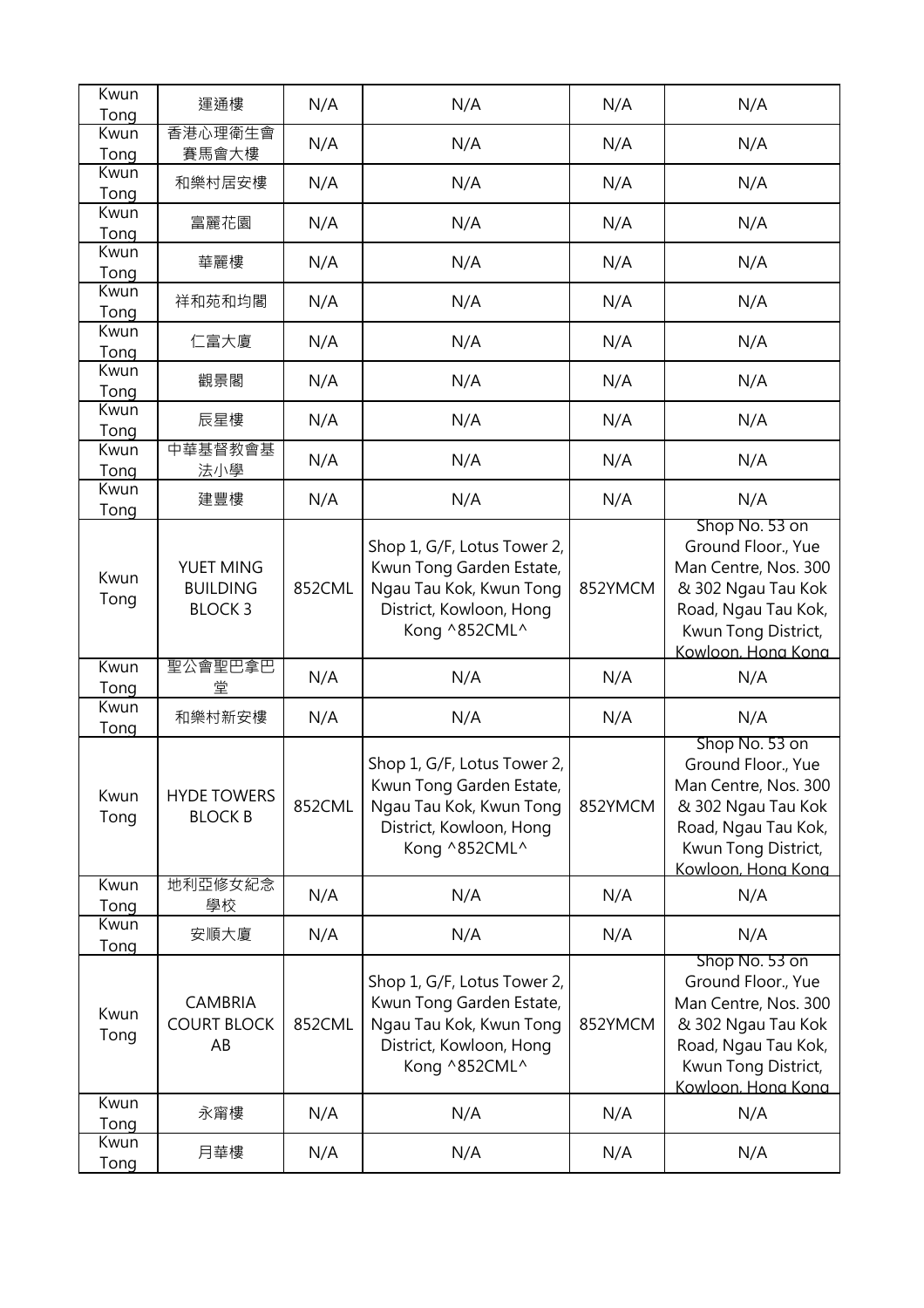| Kwun<br>Tong        | <b>PANORAMA</b><br><b>COURT BLOCK</b><br>A TO D           | 852CML | Shop 1, G/F, Lotus Tower 2,<br>Kwun Tong Garden Estate,<br>Ngau Tau Kok, Kwun Tong<br>District, Kowloon, Hong<br>Kong ^852CML^ | 852YMCM | Shop No. 53 on<br>Ground Floor., Yue<br>Man Centre, Nos. 300<br>& 302 Ngau Tau Kok<br>Road, Ngau Tau Kok,<br>Kwun Tong District,<br>Kowloon, Hong Kong<br>Shop No. 53 on |
|---------------------|-----------------------------------------------------------|--------|--------------------------------------------------------------------------------------------------------------------------------|---------|--------------------------------------------------------------------------------------------------------------------------------------------------------------------------|
| Kwun<br>Tong        | <b>PANORAMA</b><br><b>COURT BLOCK</b><br>D TO G           | 852CML | Shop 1, G/F, Lotus Tower 2,<br>Kwun Tong Garden Estate,<br>Ngau Tau Kok, Kwun Tong<br>District, Kowloon, Hong<br>Kong ^852CML^ | 852YMCM | Ground Floor., Yue<br>Man Centre, Nos. 300<br>& 302 Ngau Tau Kok<br>Road, Ngau Tau Kok,<br>Kwun Tong District,<br>Kowloon, Hong Kong                                     |
| Kwun<br>Tong        | 多喜大廈                                                      | N/A    | N/A                                                                                                                            | N/A     | N/A                                                                                                                                                                      |
| Kwun<br>Tong        | 和樂村恒安樓                                                    | N/A    | N/A                                                                                                                            | N/A     | N/A                                                                                                                                                                      |
| Kwun<br>Tong        | 協和大廈                                                      | N/A    | N/A                                                                                                                            | N/A     | N/A                                                                                                                                                                      |
| Kwun<br>Tong        | 觀月華峰                                                      | N/A    | N/A                                                                                                                            | N/A     | N/A                                                                                                                                                                      |
| Kwun<br>Tong        | 雲漢大廈                                                      | N/A    | N/A                                                                                                                            | N/A     | N/A                                                                                                                                                                      |
| Kwun<br>Tong        | 和樂村民安樓                                                    | N/A    | N/A                                                                                                                            | N/A     | N/A                                                                                                                                                                      |
| Kwun<br>Tong        | 瑞和街市政大廈                                                   | N/A    | N/A                                                                                                                            | N/A     | N/A                                                                                                                                                                      |
| Kwun<br>Tong        | 佳景樓                                                       | N/A    | N/A                                                                                                                            | N/A     | N/A                                                                                                                                                                      |
| Kwun<br>Tong        | 合和大廈                                                      | N/A    | N/A                                                                                                                            | N/A     | N/A                                                                                                                                                                      |
| Kwun<br>Tong        | 萬和花園大廈                                                    | N/A    | N/A                                                                                                                            | N/A     | N/A                                                                                                                                                                      |
| Kwun<br>Tong        | 永順大廈                                                      | N/A    | N/A                                                                                                                            | N/A     | N/A                                                                                                                                                                      |
| Kwun<br>Tong        | 志恒樓                                                       | N/A    | N/A                                                                                                                            | N/A     | N/A                                                                                                                                                                      |
| Kwun<br>Tong        | <b>NAM HONG</b><br><b>BUILDING</b><br><b>BLOCK A TO C</b> | 852CML | Shop 1, G/F, Lotus Tower 2,<br>Kwun Tong Garden Estate,<br>Ngau Tau Kok, Kwun Tong<br>District, Kowloon, Hong<br>Kong ^852CML^ | 852YMCM | Shop No. 53 on<br>Ground Floor., Yue<br>Man Centre, Nos. 300<br>& 302 Ngau Tau Kok<br>Road, Ngau Tau Kok,<br>Kwun Tong District,<br>Kowloon. Hona Kona                   |
| Kwun<br>Tong        | 永泰大廈                                                      | N/A    | N/A                                                                                                                            | N/A     | N/A                                                                                                                                                                      |
| Kwun<br>Tong        | 基智中學                                                      | N/A    | N/A                                                                                                                            | N/A     | N/A                                                                                                                                                                      |
| Kwun<br>Tong        | 景興閣                                                       | N/A    | N/A                                                                                                                            | N/A     | N/A                                                                                                                                                                      |
| Kwun<br>Tong        | 香港電訊培訓中<br>心                                              | N/A    | N/A                                                                                                                            | N/A     | N/A                                                                                                                                                                      |
| Kwun<br><b>Tong</b> | 建德大樓                                                      | N/A    | N/A                                                                                                                            | N/A     | N/A                                                                                                                                                                      |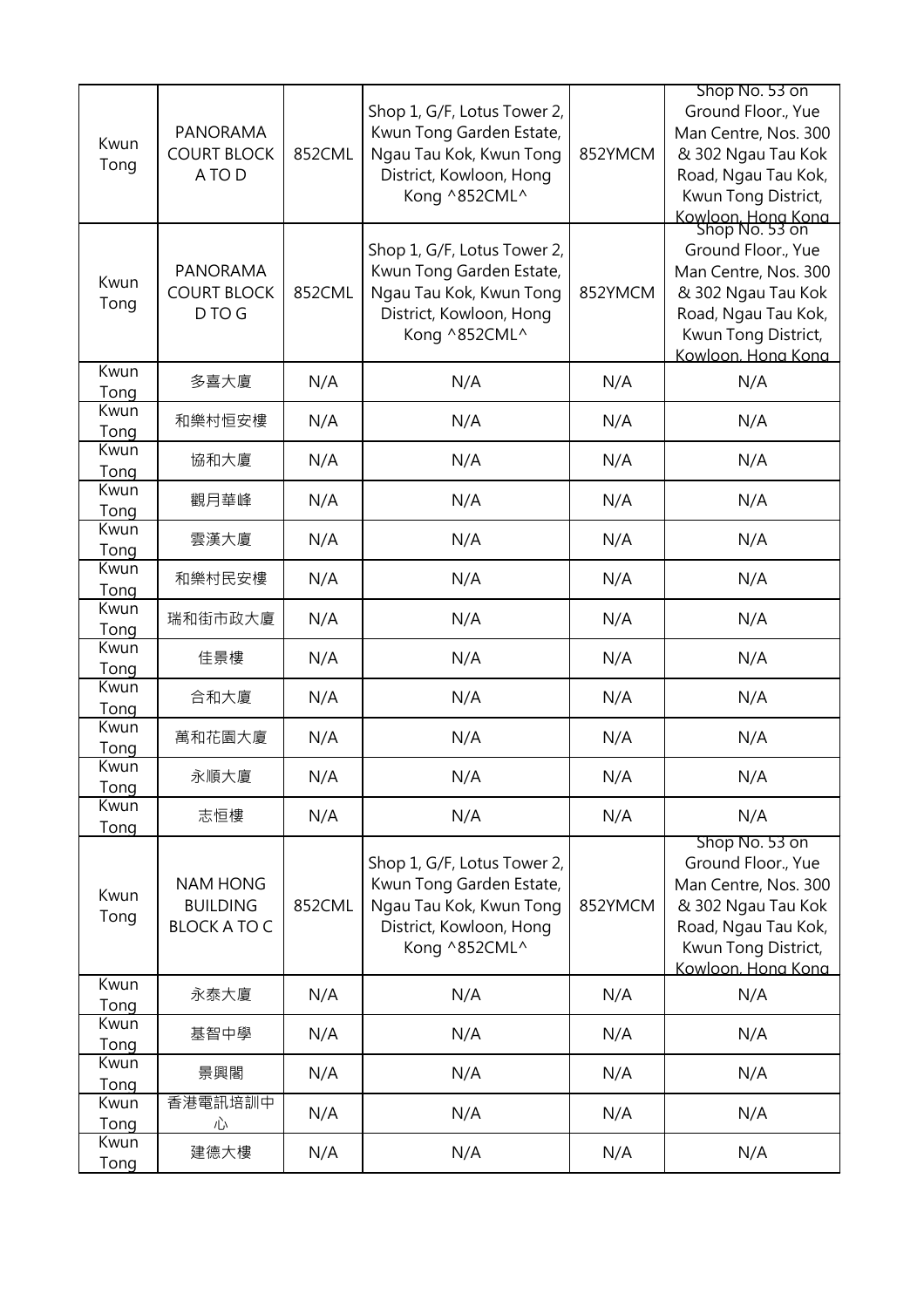| Kwun<br>Tong | <b>HONG LEE</b><br><b>COURT BLOCK 2</b>                 | 852CML | Shop 1, G/F, Lotus Tower 2,<br>Kwun Tong Garden Estate,<br>Ngau Tau Kok, Kwun Tong<br>District, Kowloon, Hong<br>Kong ^852CML^ | 852YMCM | Shop No. 53 on<br>Ground Floor., Yue<br>Man Centre, Nos. 300<br>& 302 Ngau Tau Kok<br>Road, Ngau Tau Kok,<br>Kwun Tong District,                                                               |
|--------------|---------------------------------------------------------|--------|--------------------------------------------------------------------------------------------------------------------------------|---------|------------------------------------------------------------------------------------------------------------------------------------------------------------------------------------------------|
| Kwun<br>Tong | <b>JOYFUL VILLAS</b><br><b>BLOCK 2</b>                  | 852CML | Shop 1, G/F, Lotus Tower 2,<br>Kwun Tong Garden Estate,<br>Ngau Tau Kok, Kwun Tong<br>District, Kowloon, Hong<br>Kong ^852CML^ | 852YMCM | Kowloon, Hong Kong<br>Shop No. 53 on<br>Ground Floor., Yue<br>Man Centre, Nos. 300<br>& 302 Ngau Tau Kok<br>Road, Ngau Tau Kok,<br>Kwun Tong District,<br>Kowloon, Hong Kong<br>Shop No. 53 on |
| Kwun<br>Tong | <b>PANORAMA</b><br><b>COURT BLOCK</b><br>A TO C         | 852CML | Shop 1, G/F, Lotus Tower 2,<br>Kwun Tong Garden Estate,<br>Ngau Tau Kok, Kwun Tong<br>District, Kowloon, Hong<br>Kong ^852CML^ | 852YMCM | Ground Floor., Yue<br>Man Centre, Nos. 300<br>& 302 Ngau Tau Kok<br>Road, Ngau Tau Kok,<br>Kwun Tong District,<br>Kowloon. Hong Kong                                                           |
| Kwun<br>Tong | 怡昌大廈                                                    | N/A    | N/A                                                                                                                            | N/A     | N/A                                                                                                                                                                                            |
| Kwun<br>Tong | 德利大廈                                                    | N/A    | N/A                                                                                                                            | N/A     | N/A                                                                                                                                                                                            |
| Kwun<br>Tong | <b>WOODVIEW</b><br><b>COURT BLOCK</b><br>A <sub>B</sub> | 852CML | Shop 1, G/F, Lotus Tower 2,<br>Kwun Tong Garden Estate,<br>Ngau Tau Kok, Kwun Tong<br>District, Kowloon, Hong<br>Kong ^852CML^ | 852YMCM | Shop No. 53 on<br>Ground Floor., Yue<br>Man Centre, Nos. 300<br>& 302 Ngau Tau Kok<br>Road, Ngau Tau Kok,<br>Kwun Tong District,<br>Kowloon. Hong Kong                                         |
| Kwun<br>Tong | 福興樓                                                     | N/A    | N/A                                                                                                                            | N/A     | N/A                                                                                                                                                                                            |
| Kwun<br>Tong | 南和大樓                                                    | N/A    | N/A                                                                                                                            | N/A     | N/A                                                                                                                                                                                            |
| Kwun<br>Tong | <b>HONG LEE</b><br><b>COURT BLOCK 1</b>                 | 852CML | Shop 1, G/F, Lotus Tower 2,<br>Kwun Tong Garden Estate,<br>Ngau Tau Kok, Kwun Tong<br>District, Kowloon, Hong<br>Kong ^852CML^ | 852YMCM | Shop No. 53 on<br>Ground Floor., Yue<br>Man Centre, Nos. 300<br>& 302 Ngau Tau Kok<br>Road, Ngau Tau Kok,<br>Kwun Tong District,<br>Kowloon. Hong Kong                                         |
| Kwun<br>Tong | 觀塘浸信會                                                   | N/A    | N/A                                                                                                                            | N/A     | N/A                                                                                                                                                                                            |
| Kwun<br>Tong | 地利亞修女紀念<br>學校(協和)                                       | N/A    | N/A                                                                                                                            | N/A     | N/A                                                                                                                                                                                            |
| Kwun<br>Tong | 南寧大樓                                                    | N/A    | N/A                                                                                                                            | N/A     | N/A                                                                                                                                                                                            |
| Kwun<br>Tong | 寧波公學                                                    | N/A    | N/A                                                                                                                            | N/A     | N/A                                                                                                                                                                                            |
| Kwun<br>Tong | 南安大樓                                                    | N/A    | N/A                                                                                                                            | N/A     | N/A                                                                                                                                                                                            |
| Kwun<br>Tong | 瑞和樓                                                     | N/A    | N/A                                                                                                                            | N/A     | N/A                                                                                                                                                                                            |
| Kwun<br>Tong | 安寧大廈                                                    | N/A    | N/A                                                                                                                            | N/A     | N/A                                                                                                                                                                                            |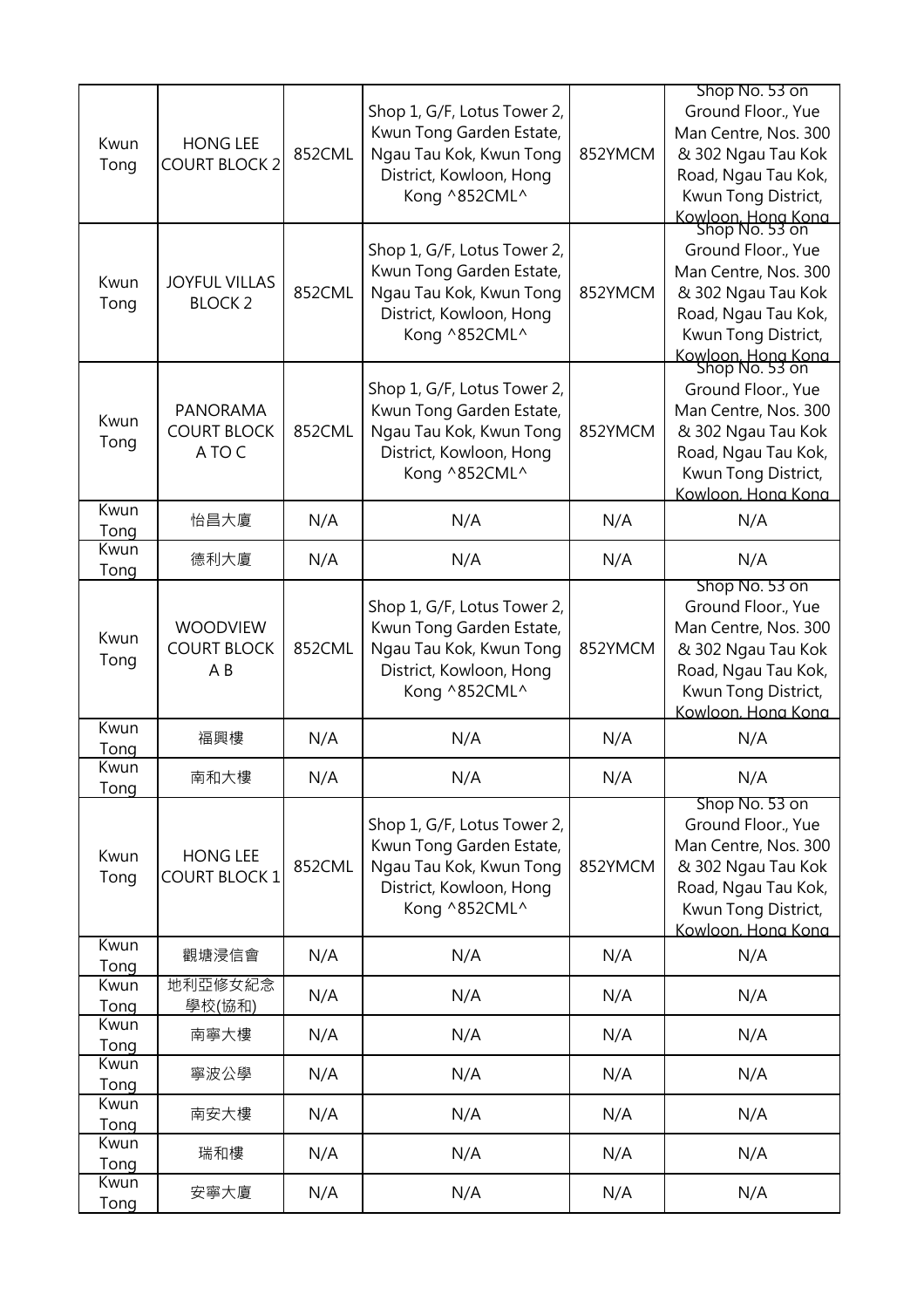| Kwun         |                                            |        |                                                                                                                                |         |                                                                                                                                                        |
|--------------|--------------------------------------------|--------|--------------------------------------------------------------------------------------------------------------------------------|---------|--------------------------------------------------------------------------------------------------------------------------------------------------------|
| Tong         | 順景大樓                                       | N/A    | N/A                                                                                                                            | N/A     | N/A                                                                                                                                                    |
| Kwun<br>Tong | 永韶大樓                                       | N/A    | N/A                                                                                                                            | N/A     | N/A                                                                                                                                                    |
| Kwun<br>Tong | 南洋大樓                                       | N/A    | N/A                                                                                                                            | N/A     | N/A                                                                                                                                                    |
| Kwun<br>Tong | 群星大廈                                       | N/A    | N/A                                                                                                                            | N/A     | N/A                                                                                                                                                    |
| Kwun<br>Tong | 南泰大廈                                       | N/A    | N/A                                                                                                                            | N/A     | N/A                                                                                                                                                    |
| Kwun<br>Tong | <b>BELLEVE</b><br><b>GARDEN BLOCK</b><br>Β | 852CML | Shop 1, G/F, Lotus Tower 2,<br>Kwun Tong Garden Estate,<br>Ngau Tau Kok, Kwun Tong<br>District, Kowloon, Hong<br>Kong ^852CML^ | 852YMCM | Shop No. 53 on<br>Ground Floor., Yue<br>Man Centre, Nos. 300<br>& 302 Ngau Tau Kok<br>Road, Ngau Tau Kok,<br>Kwun Tong District,<br>Kowloon, Hong Kong |
| Kwun<br>Tong | 建泰楼                                        | N/A    | N/A                                                                                                                            | N/A     | N/A                                                                                                                                                    |
| Kwun<br>Tong | 鴻昌大廈                                       | N/A    | N/A                                                                                                                            | N/A     | N/A                                                                                                                                                    |
| Kwun<br>Tong | 漢松樓                                        | N/A    | N/A                                                                                                                            | N/A     | N/A                                                                                                                                                    |
| Kwun<br>Tong | 定業樓                                        | N/A    | N/A                                                                                                                            | N/A     | N/A                                                                                                                                                    |
| Kwun<br>Tong | 天盛樓                                        | N/A    | N/A                                                                                                                            | N/A     | N/A                                                                                                                                                    |
| Kwun<br>Tong | 永盛樓                                        | N/A    | N/A                                                                                                                            | N/A     | N/A                                                                                                                                                    |
| Kwun<br>Tong | 雙喜大廈                                       | N/A    | N/A                                                                                                                            | N/A     | N/A                                                                                                                                                    |
| Kwun<br>Tong | 定裕坊                                        | N/A    | N/A                                                                                                                            | N/A     | N/A                                                                                                                                                    |
| Kwun<br>Tong | 漢柏樓                                        | N/A    | N/A                                                                                                                            | N/A     | N/A                                                                                                                                                    |
| Kwun<br>Tong | 樂意園2座                                      | 852CML | Shop 1, G/F, Lotus Tower 2,<br>Kwun Tong Garden Estate,<br>Ngau Tau Kok, Kwun Tong<br>District, Kowloon, Hong<br>Kong ^852CML^ | 852YMCM | Shop No. 53 on<br>Ground Floor., Yue<br>Man Centre, Nos. 300<br>& 302 Ngau Tau Kok<br>Road, Ngau Tau Kok,<br>Kwun Tong District,<br>Kowloon. Hong Kong |
| Kwun<br>Tong | 地利亞修女紀念<br>學校                              | N/A    | N/A                                                                                                                            | N/A     | N/A                                                                                                                                                    |
| Kwun<br>Tong | 祥園2期                                       | N/A    | N/A                                                                                                                            | N/A     | N/A                                                                                                                                                    |
| Kwun<br>Tong | 祥園                                         | N/A    | N/A                                                                                                                            | N/A     | N/A                                                                                                                                                    |
| Kwun<br>Tong | 瓊林大廈                                       | N/A    | N/A                                                                                                                            | N/A     | N/A                                                                                                                                                    |
| Kwun<br>Tong | 定興大廈                                       | N/A    | N/A                                                                                                                            | N/A     | N/A                                                                                                                                                    |
| Kwun<br>Tong | 定安樓                                        | N/A    | N/A                                                                                                                            | N/A     | N/A                                                                                                                                                    |
| Kwun<br>Tong | 安泰大樓                                       | N/A    | N/A                                                                                                                            | N/A     | N/A                                                                                                                                                    |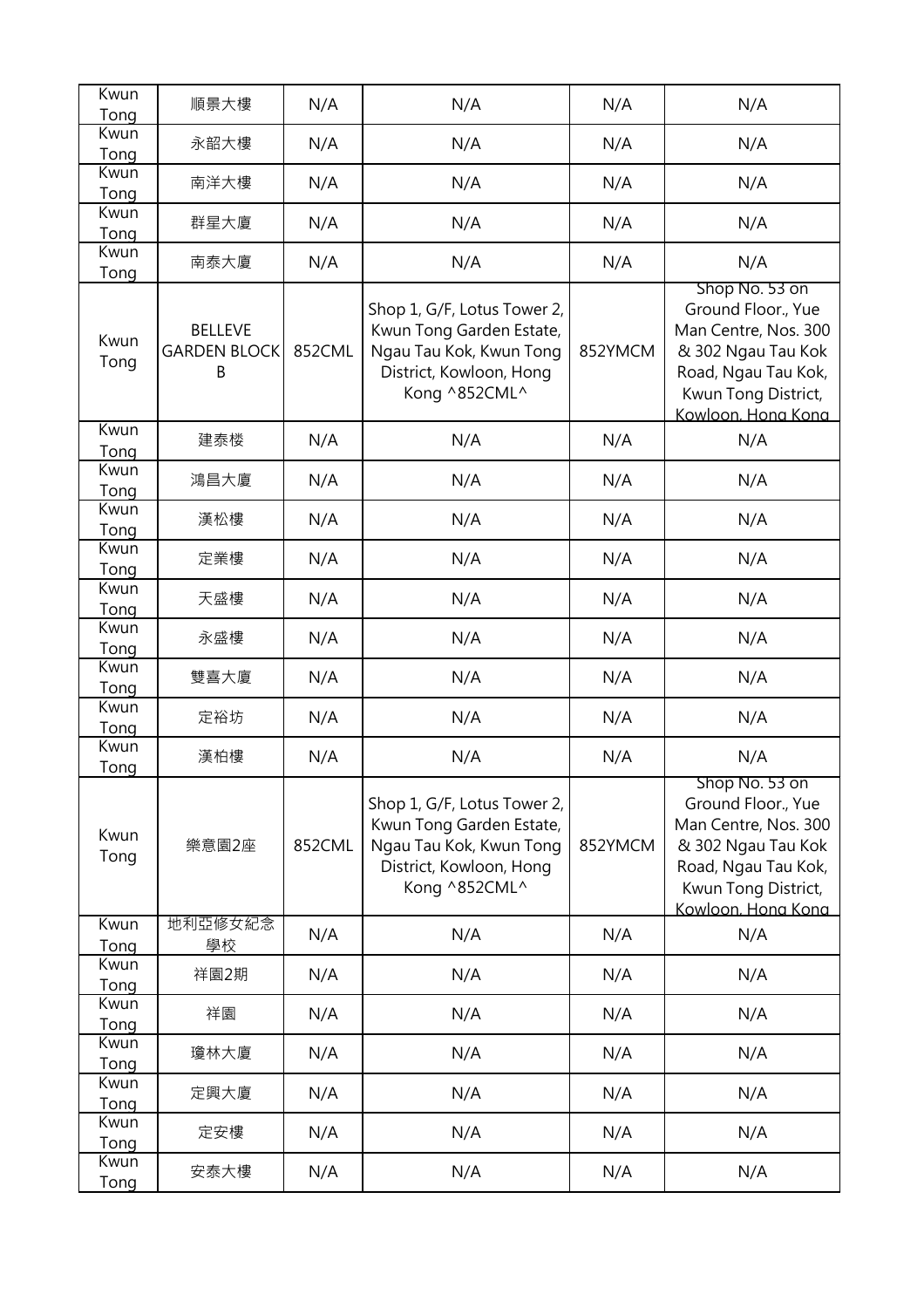| Kwun<br>Tong | 一定富大樓                                                                                  | N/A    | N/A                                                                                                                                                               | N/A | N/A |
|--------------|----------------------------------------------------------------------------------------|--------|-------------------------------------------------------------------------------------------------------------------------------------------------------------------|-----|-----|
| Kwun<br>Tong | 定勝樓                                                                                    | N/A    | N/A                                                                                                                                                               | N/A | N/A |
| Kwun<br>Tong | 安賢樓                                                                                    | N/A    | N/A                                                                                                                                                               | N/A | N/A |
| Kwun<br>Tong | 華發樓                                                                                    | N/A    | N/A                                                                                                                                                               | N/A | N/A |
| Kwun<br>Tong | 安祥大樓                                                                                   | N/A    | N/A                                                                                                                                                               | N/A | N/A |
| Kwun<br>Tong | 捷煌樓                                                                                    | N/A    | N/A                                                                                                                                                               | N/A | N/A |
| Kwun<br>Tong | 富安樓                                                                                    | N/A    | N/A                                                                                                                                                               | N/A | N/A |
| Kwun<br>Tong | 停車場                                                                                    | N/A    | N/A                                                                                                                                                               | N/A | N/A |
| Kwun<br>Tong | 足球場                                                                                    | N/A    | N/A                                                                                                                                                               | N/A | N/A |
| Kwun<br>Tong | 偉樂街中石化油<br>站                                                                           | N/A    | N/A                                                                                                                                                               | N/A | N/A |
| Kwun<br>Tong | 建造業偉樂街訓<br>練場                                                                          | N/A    | N/A                                                                                                                                                               | N/A | N/A |
| Kwun<br>Tong | <b>SAU FAI HOUSE</b>                                                                   | 852CNL | Shop 21, Level LG/1, On Tat<br>shopping Center, On Tat<br>Estate, Kwun Tong, Kwun<br>Tong District, Kowloon,<br>Hong Kong ^852CNL^                                | N/A | N/A |
| Kwun<br>Tong | <b>SAU KING</b><br><b>HOUSE</b>                                                        | 852CNL | Shop 21, Level LG/1, On Tat<br>shopping Center, On Tat<br>Estate, Kwun Tong, Kwun<br>Tong District, Kowloon,<br>Hong Kong ^852CNL^                                | N/A | N/A |
| Kwun<br>Tong | <b>SAU YIN HOUSE</b>                                                                   | 852CNL | Shop 21, Level LG/1, On Tat<br>shopping Center, On Tat<br>Estate, Kwun Tong, Kwun<br>Tong District, Kowloon,                                                      | N/A | N/A |
| Kwun<br>Tong | SAU MAU PING<br><b>ESTATE</b><br><b>ANCILLARY</b><br><b>FACILITIES</b><br><b>BLOCK</b> | 852CNL | Hong Kong ^852CNL^<br>Shop 21, Level LG/1, On Tat<br>shopping Center, On Tat<br>Estate, Kwun Tong, Kwun<br>Tong District, Kowloon,<br>Hong Kong ^852CNL^          | N/A | N/A |
| Kwun<br>Tong | <b>SAU WAI</b><br><b>HOUSE</b>                                                         | 852CNL | Shop 21, Level LG/1, On Tat<br>shopping Center, On Tat<br>Estate, Kwun Tong, Kwun<br>Tong District, Kowloon,<br>Hong Kong ^852CNL^<br>Shop 21, Level LG/1, On Tat | N/A | N/A |
| Kwun<br>Tong | <b>SAU CHING</b><br><b>HOUSE</b>                                                       | 852CNL | shopping Center, On Tat<br>Estate, Kwun Tong, Kwun<br>Tong District, Kowloon,<br>Hong Kong ^852CNL^<br>Shop 21, Level LG/1, On Tat                                | N/A | N/A |
| Kwun<br>Tong | <b>SAU YUE</b><br><b>HOUSE</b>                                                         | 852CNL | shopping Center, On Tat<br>Estate, Kwun Tong, Kwun<br>Tong District, Kowloon,<br>Hong Kong ^852CNL^                                                               | N/A | N/A |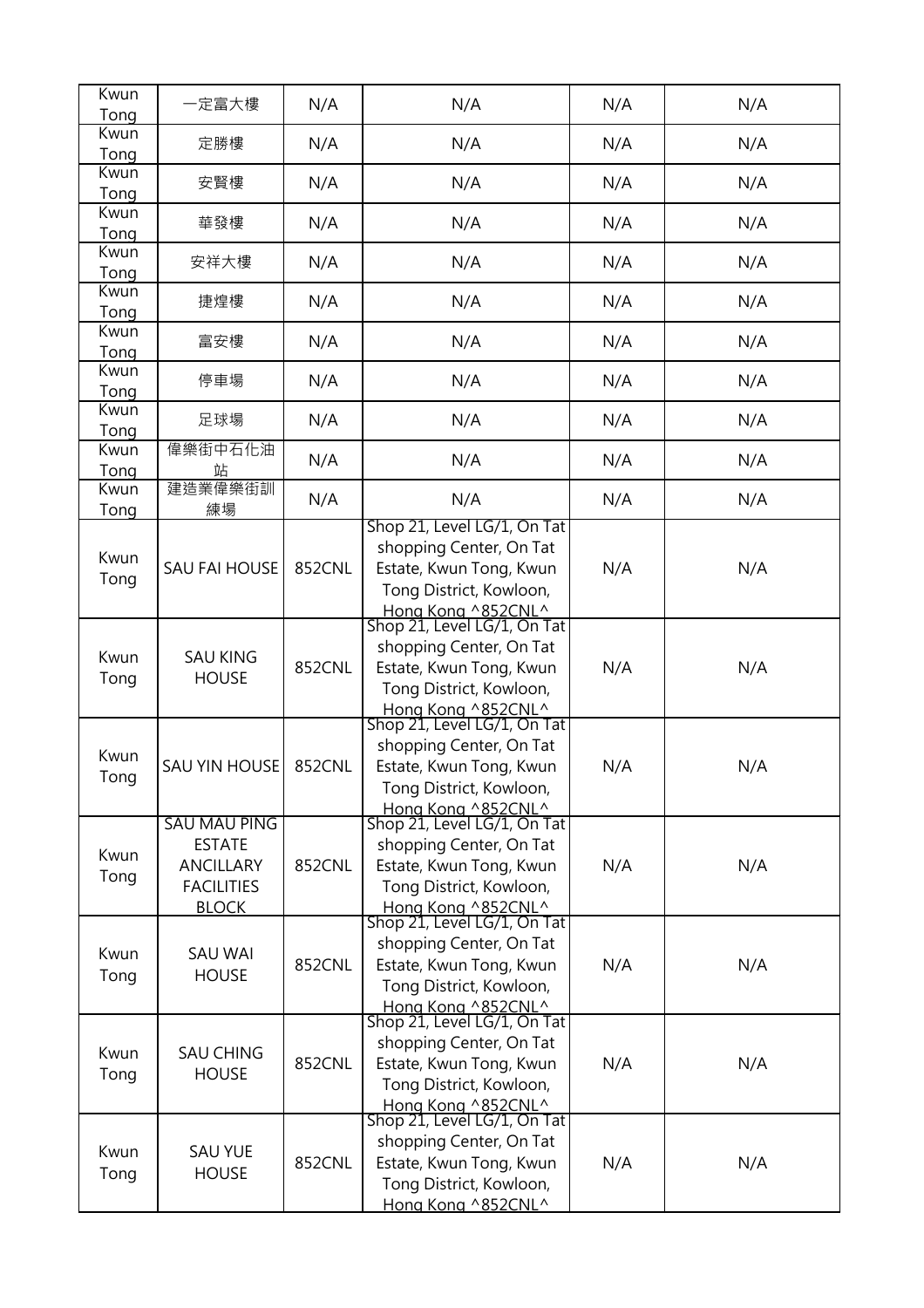| Kwun<br>Tong | SAU CHI HOUSE                   | 852CNL        | Shop 21, Level LG/1, On Tat<br>shopping Center, On Tat<br>Estate, Kwun Tong, Kwun<br>Tong District, Kowloon,<br>Hong Kong ^852CNL^<br>Shop 21, Level LG/1, On Tat | N/A | N/A |
|--------------|---------------------------------|---------------|-------------------------------------------------------------------------------------------------------------------------------------------------------------------|-----|-----|
| Kwun<br>Tong | <b>TAT KWAI</b><br><b>HOUSE</b> | <b>852CNL</b> | shopping Center, On Tat<br>Estate, Kwun Tong, Kwun<br>Tong District, Kowloon,<br>Hong Kong ^852CNL^                                                               | N/A | N/A |
| Kwun<br>Tong | <b>TAT SHUN</b><br><b>HOUSE</b> | 852CNL        | Shop 21, Level LG/1, On Tat<br>shopping Center, On Tat<br>Estate, Kwun Tong, Kwun<br>Tong District, Kowloon,<br>Hong Kong ^852CNL^                                | N/A | N/A |
| Kwun<br>Tong | <b>TAT HIN HOUSE</b>            | 852CNL        | Shop 21, Level LG/1, On Tat<br>shopping Center, On Tat<br>Estate, Kwun Tong, Kwun<br>Tong District, Kowloon,<br>Hong Kong ^852CNL^<br>Shop 21, Level LG/1, On Tat | N/A | N/A |
| Kwun<br>Tong | <b>TAT YI HOUSE</b>             | <b>852CNL</b> | shopping Center, On Tat<br>Estate, Kwun Tong, Kwun<br>Tong District, Kowloon,<br>Hong Kong ^852CNL^                                                               | N/A | N/A |
| Kwun<br>Tong | <b>TAT HONG</b><br><b>HOUSE</b> | 852CNL        | Shop 21, Level LG/1, On Tat<br>shopping Center, On Tat<br>Estate, Kwun Tong, Kwun<br>Tong District, Kowloon,<br>Hong Kong ^852CNL^                                | N/A | N/A |
| Kwun<br>Tong | <b>TAT CHUI</b><br><b>HOUSE</b> | 852CNL        | Shop 21, Level LG/1, On Tat<br>shopping Center, On Tat<br>Estate, Kwun Tong, Kwun<br>Tong District, Kowloon,<br>Hong Kong ^852CNL^                                | N/A | N/A |
| Kwun<br>Tong | TAT FU HOUSE                    | 852CNL        | Shop 21, Level LG/1, On Tat<br>shopping Center, On Tat<br>Estate, Kwun Tong, Kwun<br>Tong District, Kowloon,<br>Hong Kong ^852CNL^                                | N/A | N/A |
| Kwun<br>Tong | <b>TAT FUNG</b><br><b>HOUSE</b> | 852CNL        | Shop 21, Level LG/1, On Tat<br>shopping Center, On Tat<br>Estate, Kwun Tong, Kwun<br>Tong District, Kowloon,<br>Hong Kong ^852CNL^<br>Shop 21, Level LG/1, On Tat | N/A | N/A |
| Kwun<br>Tong | <b>TAT KAI HOUSE</b>            | <b>852CNL</b> | shopping Center, On Tat<br>Estate, Kwun Tong, Kwun<br>Tong District, Kowloon,<br>Hong Kong ^852CNL^                                                               | N/A | N/A |
| Kwun<br>Tong | <b>TAT YAN</b><br><b>HOUSE</b>  | <b>852CNL</b> | Shop 21, Level LG/1, On Tat<br>shopping Center, On Tat<br>Estate, Kwun Tong, Kwun<br>Tong District, Kowloon,<br>Hong Kong ^852CNL^                                | N/A | N/A |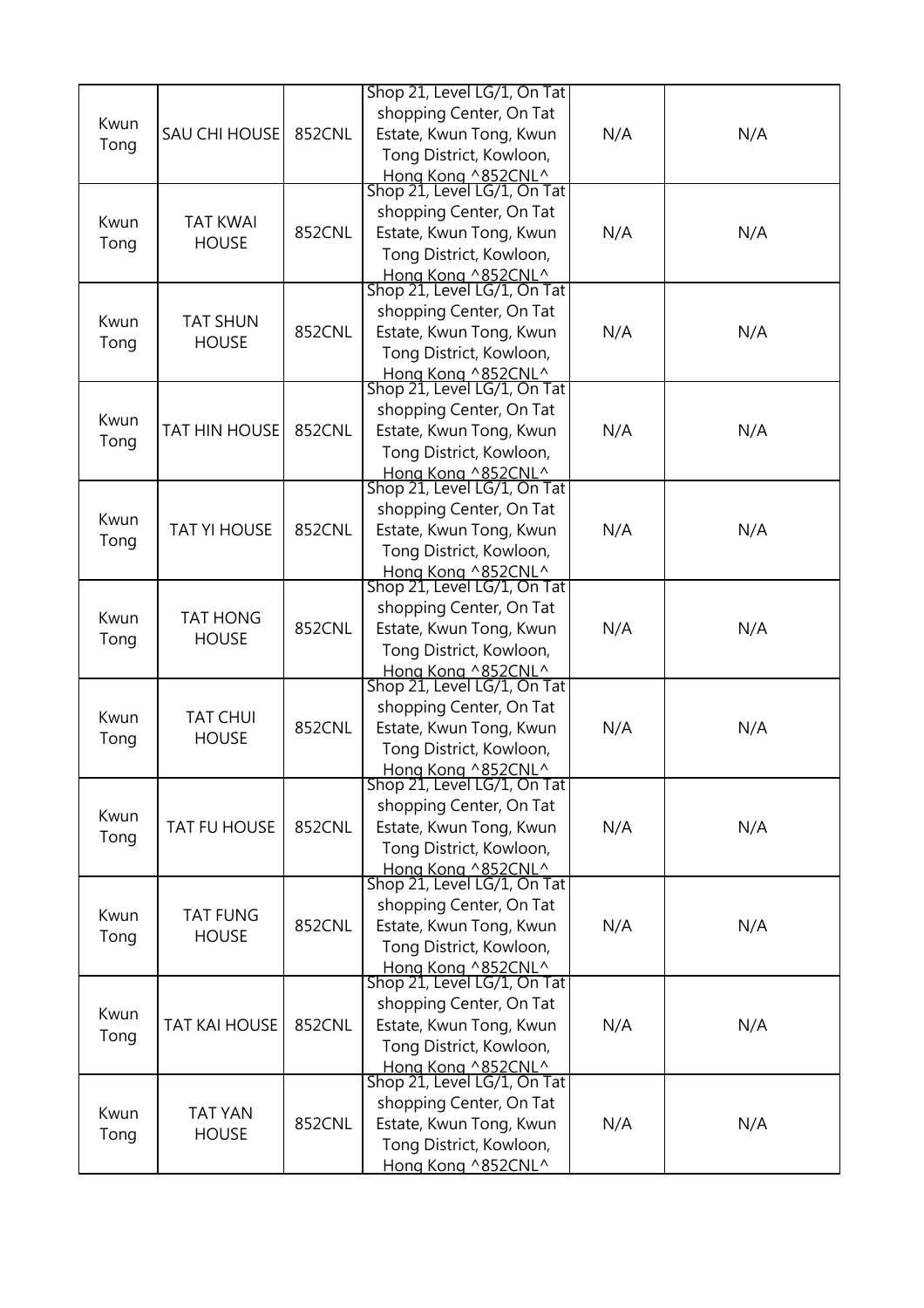| Kwun<br>Tong | <b>SAU MAU PING</b><br><b>CATHOLIC</b><br>PRIMARY<br><b>SCHOOL</b> | 852CNL | Shop 21, Level LG/1, On Tat<br>shopping Center, On Tat<br>Estate, Kwun Tong, Kwun<br>Tong District, Kowloon,<br>Hong Kong ^852CNL^<br>Shop 21, Level LG/1, On Tat | N/A | N/A |
|--------------|--------------------------------------------------------------------|--------|-------------------------------------------------------------------------------------------------------------------------------------------------------------------|-----|-----|
| Kwun<br>Tong | <b>TAT ON HOUSE</b>                                                | 852CNL | shopping Center, On Tat<br>Estate, Kwun Tong, Kwun<br>Tong District, Kowloon,<br>Hong Kong ^852CNL^<br>Shop 21, Level LG/1, On Tat                                | N/A | N/A |
| Kwun<br>Tong | <b>TAT HEI HOUSE</b>                                               | 852CNL | shopping Center, On Tat<br>Estate, Kwun Tong, Kwun<br>Tong District, Kowloon,<br>Hong Kong ^852CNL^                                                               | N/A | N/A |
| Kwun<br>Tong | PO TAT<br><b>SHOPPING</b><br><b>CENTRE</b>                         | 852CNL | Shop 21, Level LG/1, On Tat<br>shopping Center, On Tat<br>Estate, Kwun Tong, Kwun<br>Tong District, Kowloon,<br>Hong Kong ^852CNL^<br>Shop 21, Level LG/1, On Tat | N/A | N/A |
| Kwun<br>Tong | <b>CHING TAT</b><br><b>HOUSE</b>                                   | 852CNL | shopping Center, On Tat<br>Estate, Kwun Tong, Kwun<br>Tong District, Kowloon,<br>Hong Kong ^852CNL^                                                               | N/A | N/A |
| Kwun<br>Tong | <b>LAI TAT HOUSE</b>                                               | 852CNL | Shop 21, Level LG/1, On Tat<br>shopping Center, On Tat<br>Estate, Kwun Tong, Kwun<br>Tong District, Kowloon,<br>Hong Kong ^852CNL^                                | N/A | N/A |
| Kwun<br>Tong | <b>SIN TAT HOUSE</b>                                               | 852CNL | Shop 21, Level LG/1, On Tat<br>shopping Center, On Tat<br>Estate, Kwun Tong, Kwun<br>Tong District, Kowloon,<br>Hong Kong ^852CNL^                                | N/A | N/A |
| Kwun<br>Tong | <b>CHUN TAT</b><br><b>HOUSE</b>                                    | 852CNL | Shop 21, Level LG/1, On Tat<br>shopping Center, On Tat<br>Estate, Kwun Tong, Kwun<br>Tong District, Kowloon,<br>Hong Kong ^852CNL^                                | N/A | N/A |
| Kwun<br>Tong | <b>HIM TAT HOUSE</b>                                               | 852CNL | Shop 21, Level LG/1, On Tat<br>shopping Center, On Tat<br>Estate, Kwun Tong, Kwun<br>Tong District, Kowloon,<br>Hong Kong ^852CNL^<br>Shop 21, Level LG/1, On Tat | N/A | N/A |
| Kwun<br>Tong | YAN TAT<br><b>HOUSE</b>                                            | 852CNL | shopping Center, On Tat<br>Estate, Kwun Tong, Kwun<br>Tong District, Kowloon,<br>Hong Kong ^852CNL^                                                               | N/A | N/A |
| Kwun<br>Tong | OI TAT HOUSE                                                       | 852CNL | Shop 21, Level LG/1, On Tat<br>shopping Center, On Tat<br>Estate, Kwun Tong, Kwun<br>Tong District, Kowloon,<br>Hong Kong ^852CNL^                                | N/A | N/A |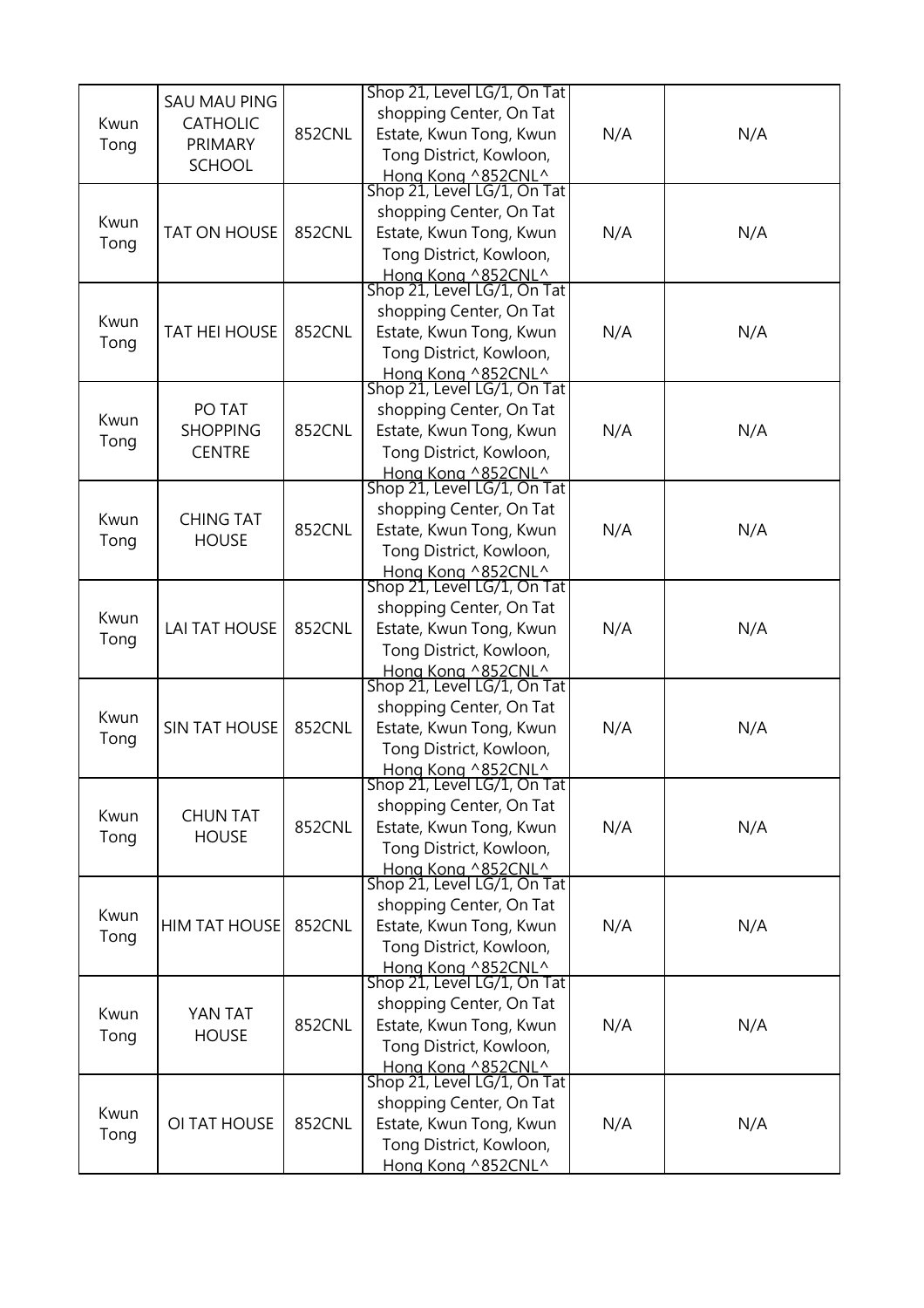| Kwun<br>Tong | <b>ON TAT</b><br><b>SHOPPING</b><br><b>CENTRE</b> | 852CNL        | Shop 21, Level LG/1, On Tat<br>shopping Center, On Tat<br>Estate, Kwun Tong, Kwun<br>Tong District, Kowloon,                                             | N/A | N/A |
|--------------|---------------------------------------------------|---------------|----------------------------------------------------------------------------------------------------------------------------------------------------------|-----|-----|
| Kwun<br>Tong | <b>SHING TAT</b><br><b>HOUSE</b>                  | <b>852CNL</b> | Hong Kong ^852CNL^<br>Shop 21, Level LG/1, On Tat<br>shopping Center, On Tat<br>Estate, Kwun Tong, Kwun<br>Tong District, Kowloon,<br>Hong Kong ^852CNL^ | N/A | N/A |
| Kwun<br>Tong | <b>HAU TAT</b><br><b>HOUSE</b>                    | 852CNL        | Shop 21, Level LG/1, On Tat<br>shopping Center, On Tat<br>Estate, Kwun Tong, Kwun<br>Tong District, Kowloon,<br>Hong Kong ^852CNL^                       | N/A | N/A |
| Kwun<br>Tong | <b>SCENEWAY</b><br><b>GARDEN BLOCK</b><br>15      | 852ACL        | Shop 4A20-22, 3/F,<br>Sceneway Plaza, 8<br>Sceneway Road, Lam Tin,<br>Kwun Tong District,<br>Kowloon, Hong Kong                                          | N/A | N/A |
| Kwun<br>Tong | <b>SCENEWAY</b><br><b>GARDEN BLOCK</b><br>12      | 852ACL        | Shop 4A20-22, 3/F,<br>Sceneway Plaza, 8<br>Sceneway Road, Lam Tin,<br>Kwun Tong District,<br>Kowloon, Hong Kong                                          | N/A | N/A |
| Kwun<br>Tong | <b>SCENEWAY</b><br><b>GARDEN BLOCK</b><br>13      | 852ACL        | Shop 4A20-22, 3/F,<br>Sceneway Plaza, 8<br>Sceneway Road, Lam Tin,<br>Kwun Tong District,<br>Kowloon, Hong Kong                                          | N/A | N/A |
| Kwun<br>Tong | <b>SCENEWAY</b><br><b>GARDEN BLOCK</b><br>5       | 852ACL        | Shop 4A20-22, 3/F,<br>Sceneway Plaza, 8<br>Sceneway Road, Lam Tin,<br>Kwun Tong District,<br>Kowloon, Hong Kong                                          | N/A | N/A |
| Kwun<br>Tong | <b>SCENEWAY</b><br><b>GARDEN BLOCK</b><br>1       | 852ACL        | Shop 4A20-22, 3/F,<br>Sceneway Plaza, 8<br>Sceneway Road, Lam Tin,<br>Kwun Tong District,<br>Kowloon, Hong Kong                                          | N/A | N/A |
| Kwun<br>Tong | <b>SCENEWAY</b><br><b>GARDEN BLOCK</b><br>9       | 852ACL        | Shop 4A20-22, 3/F,<br>Sceneway Plaza, 8<br>Sceneway Road, Lam Tin,<br>Kwun Tong District,<br>Kowloon, Hong Kong<br>Shop 4A20-22, 3/F,                    | N/A | N/A |
| Kwun<br>Tong | <b>SCENEWAY</b><br><b>GARDEN BLOCK</b><br>16      | 852ACL        | Sceneway Plaza, 8<br>Sceneway Road, Lam Tin,<br>Kwun Tong District,<br>Kowloon, Hong Kong                                                                | N/A | N/A |
| Kwun<br>Tong | <b>SCENEWAY</b><br><b>GARDEN BLOCK</b><br>6       | 852ACL        | Shop 4A20-22, 3/F,<br>Sceneway Plaza, 8<br>Sceneway Road, Lam Tin,<br>Kwun Tong District,<br>Kowloon, Hong Kong                                          | N/A | N/A |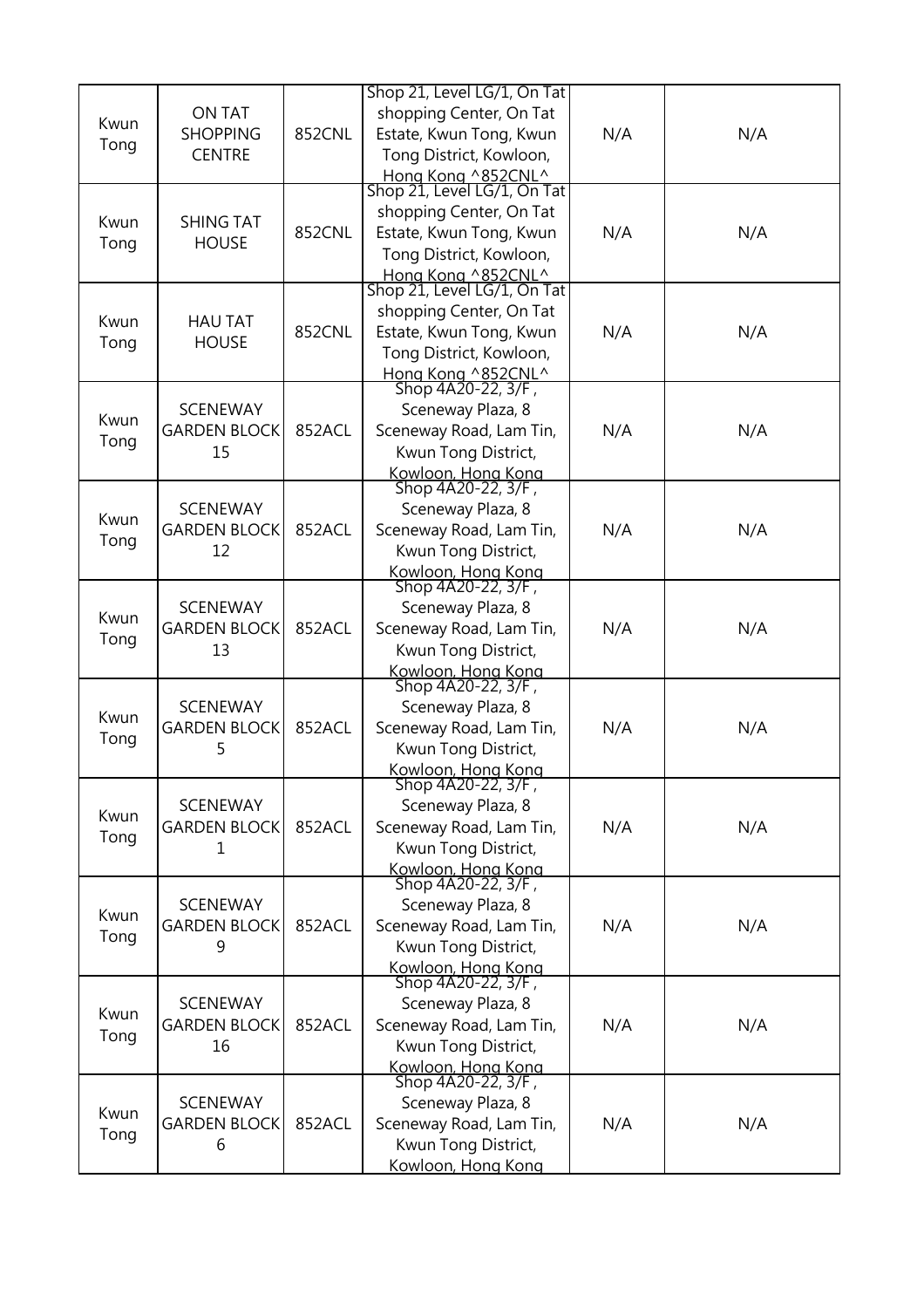|      |                     |        | Shop 4A20-22, 3/F,                       |     |     |
|------|---------------------|--------|------------------------------------------|-----|-----|
|      | <b>SCENEWAY</b>     |        | Sceneway Plaza, 8                        |     |     |
| Kwun | <b>GARDEN BLOCK</b> | 852ACL | Sceneway Road, Lam Tin,                  | N/A | N/A |
| Tong | 2                   |        | Kwun Tong District,                      |     |     |
|      |                     |        |                                          |     |     |
|      |                     |        | Kowloon, Hong Kong<br>Shop 4A20-22, 3/F, |     |     |
| Kwun | <b>SCENEWAY</b>     |        | Sceneway Plaza, 8                        |     |     |
|      | <b>GARDEN BLOCK</b> | 852ACL | Sceneway Road, Lam Tin,                  | N/A | N/A |
| Tong | 8                   |        | Kwun Tong District,                      |     |     |
|      |                     |        | Kowloon, Hong Kong                       |     |     |
|      |                     |        | Shop 4A20-22, 3/F,                       |     |     |
| Kwun | <b>SCENEWAY</b>     |        | Sceneway Plaza, 8                        |     |     |
| Tong | <b>GARDEN BLOCK</b> | 852ACL | Sceneway Road, Lam Tin,                  | N/A | N/A |
|      | 7                   |        | Kwun Tong District,                      |     |     |
|      |                     |        | Kowloon, Hong Kong                       |     |     |
|      |                     |        | Shop 4A20-22, 3/F,                       |     |     |
| Kwun | <b>SCENEWAY</b>     |        | Sceneway Plaza, 8                        |     |     |
| Tong | <b>GARDEN BLOCK</b> | 852ACL | Sceneway Road, Lam Tin,                  | N/A | N/A |
|      | 11                  |        | Kwun Tong District,                      |     |     |
|      |                     |        | Kowloon, Hong Kong                       |     |     |
|      |                     |        | Shop 4A20-22, 3/F,                       |     |     |
| Kwun | <b>SCENEWAY</b>     |        | Sceneway Plaza, 8                        |     |     |
| Tong | <b>GARDEN BLOCK</b> | 852ACL | Sceneway Road, Lam Tin,                  | N/A | N/A |
|      | 10                  |        | Kwun Tong District,                      |     |     |
|      |                     |        | Kowloon, Hong Kong<br>Shop 4A20-22, 3/F, |     |     |
|      |                     |        |                                          |     |     |
| Kwun | <b>SCENEWAY</b>     |        | Sceneway Plaza, 8                        |     |     |
| Tong | <b>GARDEN BLOCK</b> | 852ACL | Sceneway Road, Lam Tin,                  | N/A | N/A |
|      | 3                   |        | Kwun Tong District,                      |     |     |
|      |                     |        | Kowloon, Hong Kong<br>Shop 4A20-22, 3/F, |     |     |
|      | <b>SCENEWAY</b>     |        | Sceneway Plaza, 8                        |     |     |
| Kwun | <b>GARDEN BLOCK</b> | 852ACL | Sceneway Road, Lam Tin,                  | N/A | N/A |
| Tong | 14                  |        | Kwun Tong District,                      |     |     |
|      |                     |        | Kowloon, Hong Kong                       |     |     |
|      |                     |        | Shop 4A20-22, 3/F,                       |     |     |
|      | <b>SCENEWAY</b>     |        | Sceneway Plaza, 8                        |     |     |
| Kwun | <b>GARDEN BLOCK</b> | 852ACL | Sceneway Road, Lam Tin,                  | N/A | N/A |
| Tong | 4                   |        | Kwun Tong District,                      |     |     |
|      |                     |        | Kowloon, Hong Kong                       |     |     |
|      |                     |        | Shop 4A20-22, 3/F,                       |     |     |
| Kwun | <b>KEI HONG</b>     |        | Sceneway Plaza, 8                        |     |     |
|      |                     | 852ACL | Sceneway Road, Lam Tin,                  | N/A | N/A |
| Tong | <b>HOUSE</b>        |        | Kwun Tong District,                      |     |     |
|      |                     |        | Kowloon, Hong Kong<br>Shop 4A20-22, 3/F, |     |     |
|      | FDBWA               |        |                                          |     |     |
| Kwun | SZETO HO            |        | Sceneway Plaza, 8                        |     |     |
| Tong | <b>SECONDARY</b>    | 852ACL | Sceneway Road, Lam Tin,                  | N/A | N/A |
|      | <b>SCHOOL</b>       |        | Kwun Tong District,                      |     |     |
|      |                     |        | Kowloon, Hong Kong                       |     |     |
|      |                     |        | Shop 4A20-22, 3/F,                       |     |     |
| Kwun | <b>KAI TIN</b>      |        | Sceneway Plaza, 8                        |     |     |
| Tong | <b>TOWERS</b>       | 852ACL | Sceneway Road, Lam Tin,                  | N/A | N/A |
|      |                     |        | Kwun Tong District,                      |     |     |
|      |                     |        | Kowloon, Hong Kong                       |     |     |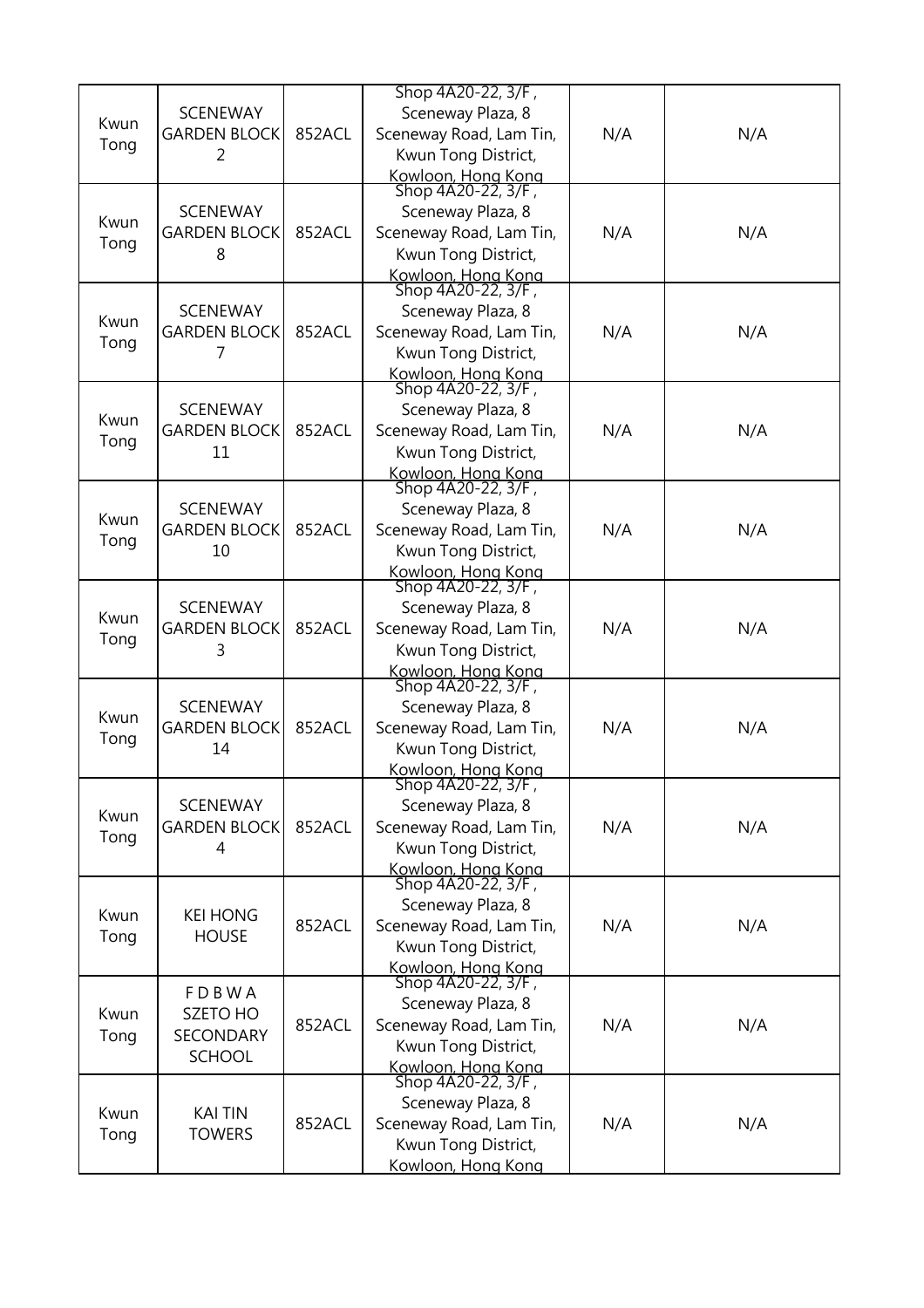|      |                       |        | Shop 4A20-22, 3/F,                       |     |     |
|------|-----------------------|--------|------------------------------------------|-----|-----|
| Kwun | WO HONG               |        | Sceneway Plaza, 8                        |     |     |
|      | <b>HOUSE</b>          | 852ACL | Sceneway Road, Lam Tin,                  | N/A | N/A |
| Tong |                       |        | Kwun Tong District,                      |     |     |
|      |                       |        | Kowloon, Hong Kong<br>Shop 4A20-22, 3/F, |     |     |
|      |                       |        |                                          |     |     |
| Kwun | S K H KEI HAU         |        | Sceneway Plaza, 8                        |     |     |
| Tong | SECONDAY              | 852ACL | Sceneway Road, Lam Tin,                  | N/A | N/A |
|      | <b>SCHOOL</b>         |        | Kwun Tong District,                      |     |     |
|      |                       |        | Kowloon, Hong Kong<br>Shop 4A20-22, 3/F, |     |     |
|      |                       |        | Sceneway Plaza, 8                        |     |     |
| Kwun | YUE HONG              | 852ACL | Sceneway Road, Lam Tin,                  | N/A | N/A |
| Tong | <b>HOUSE</b>          |        | Kwun Tong District,                      |     |     |
|      |                       |        | Kowloon, Hong Kong                       |     |     |
|      | <b>LAM TIN</b>        |        | Shop 4A20-22, 3/F,                       |     |     |
| Kwun | <b>ESTATE</b>         |        | Sceneway Plaza, 8                        |     |     |
| Tong | <b>WELFARE</b>        | 852ACL | Sceneway Road, Lam Tin,                  | N/A | N/A |
|      | <b>BUILDING</b>       |        | Kwun Tong District,                      |     |     |
|      |                       |        | Kowloon, Hong Kong<br>Shop 4A20-22, 3/F, |     |     |
|      |                       |        | Sceneway Plaza, 8                        |     |     |
| Kwun | <b>LEI YAT HOUSE</b>  | 852ACL | Sceneway Road, Lam Tin,                  | N/A | N/A |
| Tong |                       |        | Kwun Tong District,                      |     |     |
|      |                       |        | Kowloon, Hong Kong                       |     |     |
|      | KWUN TONG             |        | Shop 4A20-22, 3/F,                       |     |     |
|      | <b>DISTRICT</b>       |        | Sceneway Plaza, 8                        |     |     |
| Kwun | <b>POLICE</b>         | 852ACL | Sceneway Road, Lam Tin,                  |     |     |
| Tong | <b>HEADQUARTER</b>    |        | Kwun Tong District,                      | N/A | N/A |
|      | <b>S AND KWUN</b>     |        | Kowloon, Hong Kong                       |     |     |
|      | <b>TONG POLICE</b>    |        | $^{\wedge}852ACL^{\wedge}$               |     |     |
|      |                       |        | Shop 4A20-22, 3/F,                       |     |     |
| Kwun | <b>LEI TING HOUSE</b> |        | Sceneway Plaza, 8                        |     |     |
| Tong |                       | 852ACL | Sceneway Road, Lam Tin,                  | N/A | N/A |
|      |                       |        | Kwun Tong District,                      |     |     |
|      |                       |        | Kowloon, Hong Kong<br>Shop 4A20-22, 3/F, |     |     |
|      |                       |        | Sceneway Plaza, 8                        |     |     |
| Kwun | LEI YAN HOUSE         | 852ACL | Sceneway Road, Lam Tin,                  | N/A | N/A |
| Tong |                       |        | Kwun Tong District,                      |     |     |
|      |                       |        | Kowloon, Hong Kong                       |     |     |
|      |                       |        | Shop 4A20-22, 3/F,                       |     |     |
| Kwun |                       |        | Sceneway Plaza, 8                        |     |     |
| Tong | LEI KING HOUSE        | 852ACL | Sceneway Road, Lam Tin,                  | N/A | N/A |
|      |                       |        | Kwun Tong District,                      |     |     |
|      |                       |        | Kowloon, Hong Kong<br>Shop 4A20-22, 3/F, |     |     |
|      |                       |        | Sceneway Plaza, 8                        |     |     |
| Kwun | <b>LEI YI HOUSE</b>   | 852ACL | Sceneway Road, Lam Tin,                  | N/A | N/A |
| Tong |                       |        | Kwun Tong District,                      |     |     |
|      |                       |        |                                          |     |     |
|      |                       |        | Kowloon, Hong Kong<br>Shop 4A20-22, 3/F, |     |     |
| Kwun |                       |        | Sceneway Plaza, 8                        |     |     |
| Tong | LEI TING HOUSE        | 852ACL | Sceneway Road, Lam Tin,                  | N/A | N/A |
|      |                       |        | Kwun Tong District,                      |     |     |
|      |                       |        | Kowloon, Hong Kong                       |     |     |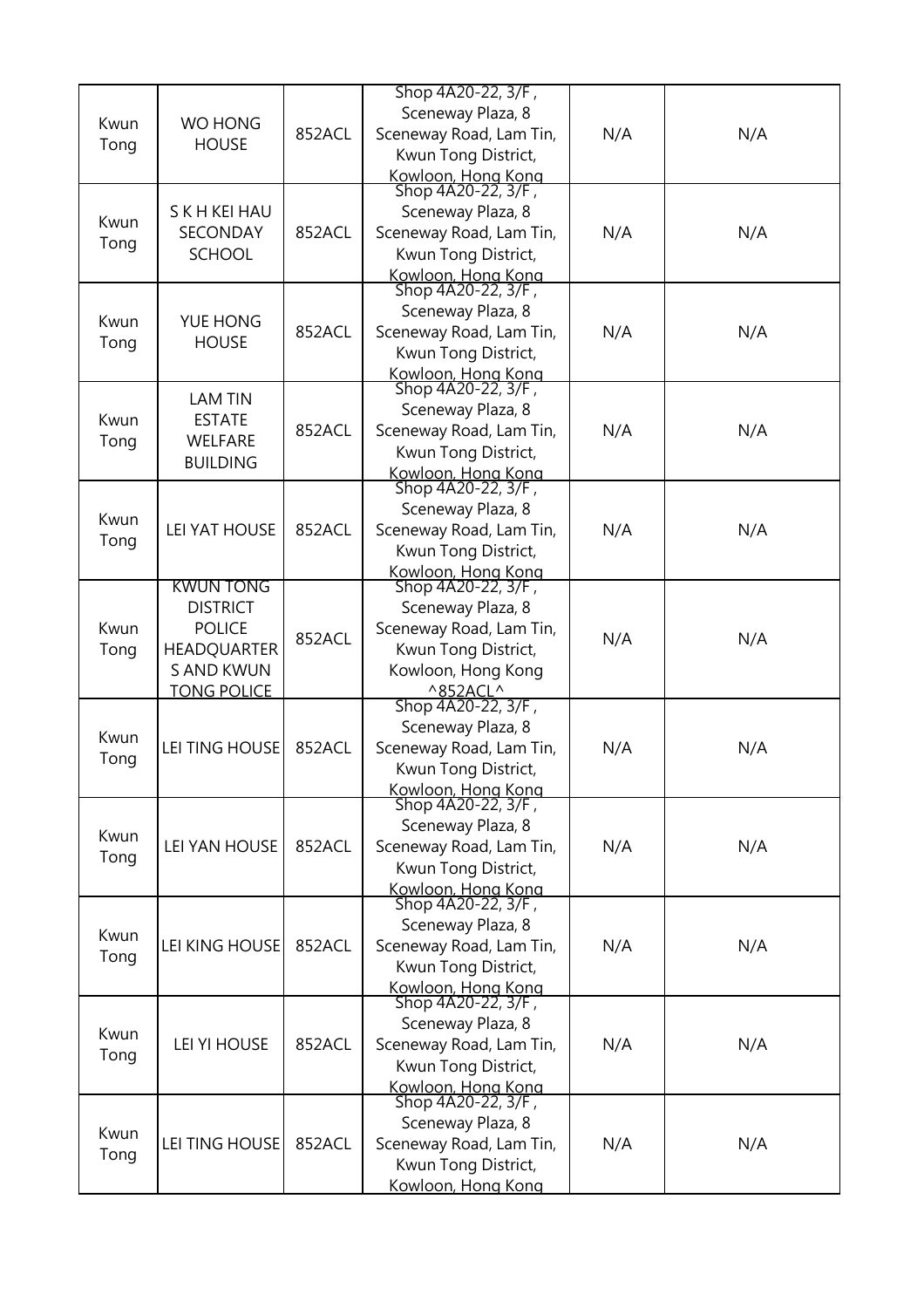|      |                      |               | Shop 21, Level LG/1, On Tat                       |     |     |
|------|----------------------|---------------|---------------------------------------------------|-----|-----|
|      |                      |               | shopping Center, On Tat                           |     |     |
| Kwun | <b>SAU MING</b>      | 852CNL        | Estate, Kwun Tong, Kwun                           | N/A | N/A |
| Tong | <b>HOUSE</b>         |               | Tong District, Kowloon,                           |     |     |
|      |                      |               |                                                   |     |     |
|      |                      |               | Hong Kong ^852CNL^<br>Shop 21, Level LG/1, On Tat |     |     |
|      | <b>ST MATTHEWS</b>   |               | shopping Center, On Tat                           |     |     |
| Kwun | LUTHERAN             | <b>852CNL</b> | Estate, Kwun Tong, Kwun                           | N/A | N/A |
| Tong | <b>SCHOOL SAU</b>    |               |                                                   |     |     |
|      | <b>MAU PING</b>      |               | Tong District, Kowloon,                           |     |     |
|      |                      |               | Hong Kong ^852CNL^<br>Shop 21, Level LG/1, On Tat |     |     |
|      |                      |               | shopping Center, On Tat                           |     |     |
| Kwun | SAU SIN HOUSE        | 852CNL        | Estate, Kwun Tong, Kwun                           | N/A | N/A |
| Tong |                      |               | Tong District, Kowloon,                           |     |     |
|      |                      |               |                                                   |     |     |
|      |                      |               | Hong Kong ^852CNL^<br>Shop 21, Level LG/1, On Tat |     |     |
|      |                      |               | shopping Center, On Tat                           |     |     |
| Kwun | <b>SAU YUN</b>       | 852CNL        | Estate, Kwun Tong, Kwun                           | N/A | N/A |
| Tong | <b>HOUSE</b>         |               |                                                   |     |     |
|      |                      |               | Tong District, Kowloon,                           |     |     |
|      |                      |               | Hong Kong ^852CNL^<br>Shop 21, Level LG/1, On Tat |     |     |
|      |                      |               | shopping Center, On Tat                           |     |     |
| Kwun | <b>SAU WONG</b>      | 852CNL        |                                                   |     |     |
| Tong | <b>HOUSE</b>         |               | Estate, Kwun Tong, Kwun                           | N/A | N/A |
|      |                      |               | Tong District, Kowloon,                           |     |     |
|      |                      |               | Hong Kong ^852CNL^<br>Shop 21, Level LG/1, On Tat |     |     |
|      |                      |               |                                                   |     |     |
| Kwun |                      |               | shopping Center, On Tat                           |     |     |
| Tong | <b>SAU MEI HOUSE</b> | 852CNL        | Estate, Kwun Tong, Kwun                           | N/A | N/A |
|      |                      |               | Tong District, Kowloon,                           |     |     |
|      |                      |               | Hong Kong ^852CNL^<br>Shop 21, Level LG/1, On Tat |     |     |
|      |                      |               | shopping Center, On Tat                           |     |     |
| Kwun |                      |               |                                                   |     |     |
| Tong | <b>SAU FU HOUSE</b>  | 852CNL        | Estate, Kwun Tong, Kwun                           | N/A | N/A |
|      |                      |               | Tong District, Kowloon,                           |     |     |
|      |                      |               | Hong Kong ^852CNL^<br>Shop 21, Level LG/1, On Tat |     |     |
|      |                      |               |                                                   |     |     |
| Kwun |                      |               | shopping Center, On Tat                           |     |     |
| Tong | SAU ON HOUSE         | 852CNL        | Estate, Kwun Tong, Kwun                           | N/A | N/A |
|      |                      |               | Tong District, Kowloon,                           |     |     |
|      |                      |               | Hong Kong ^852CNL^<br>Shop 21, Level LG/1, On Tat |     |     |
|      |                      |               | shopping Center, On Tat                           |     |     |
| Kwun | <b>SAU TAK</b>       |               |                                                   |     |     |
| Tong | <b>HOUSE</b>         | 852CNL        | Estate, Kwun Tong, Kwun                           | N/A | N/A |
|      |                      |               | Tong District, Kowloon,                           |     |     |
|      | <b>KWUN TONG</b>     |               | Hong Kong ^852CNL^<br>Shop 21, Level LG/1, On Tat |     |     |
|      |                      |               |                                                   |     |     |
| Kwun | <b>GOVERNMENT</b>    |               | shopping Center, On Tat                           |     |     |
| Tong | PRIMARY              | 852CNL        | Estate, Kwun Tong, Kwun                           | N/A | N/A |
|      | <b>SCHOOL (SAU</b>   |               | Tong District, Kowloon,                           |     |     |
|      | <b>MING ROAD)</b>    |               | Hong Kong ^852CNL^<br>Shop 21, Level LG/1, On Tat |     |     |
|      |                      |               |                                                   |     |     |
| Kwun |                      |               | shopping Center, On Tat                           |     |     |
| Tong | SAU HO HOUSE         | 852CNL        | Estate, Kwun Tong, Kwun                           | N/A | N/A |
|      |                      |               | Tong District, Kowloon,                           |     |     |
|      |                      |               | Hong Kong ^852CNL^                                |     |     |